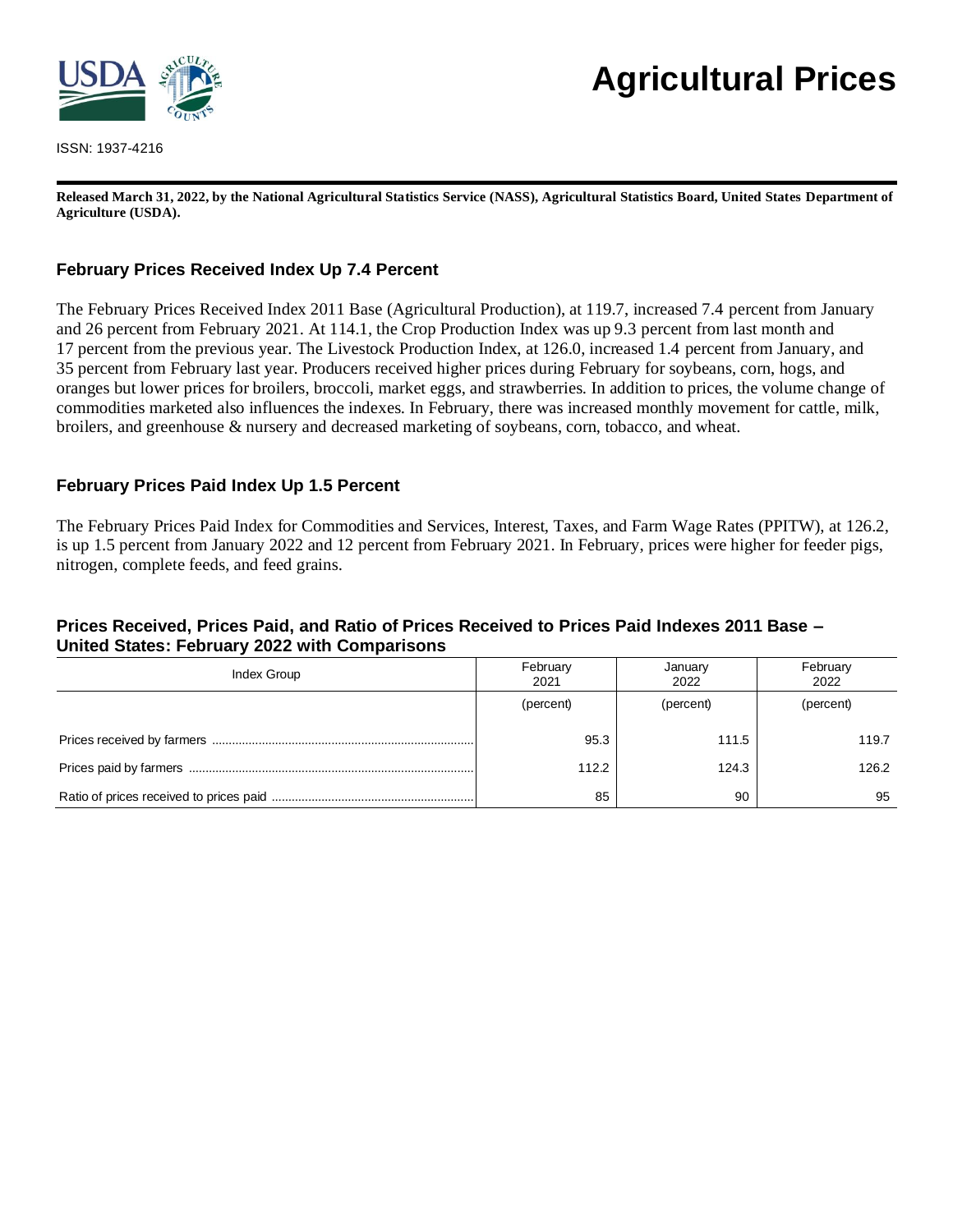# **Contents**

| Prices Received for Durum Wheat - States and United States: February 2022 with Comparisons10                    |  |
|-----------------------------------------------------------------------------------------------------------------|--|
| Prices Received for Spring Wheat - States and United States: February 2022 with Comparisons10                   |  |
|                                                                                                                 |  |
|                                                                                                                 |  |
| Prices Received for Malting Barley - States and United States: February 2022 with Comparisons11                 |  |
|                                                                                                                 |  |
|                                                                                                                 |  |
| Prices Received for Sorghum Grain - States and United States: February 2022 with Comparisons 12                 |  |
|                                                                                                                 |  |
|                                                                                                                 |  |
|                                                                                                                 |  |
|                                                                                                                 |  |
| Prices Received for Peanuts (in shell) - States and United States: February 2022 with Comparisons 14            |  |
|                                                                                                                 |  |
|                                                                                                                 |  |
| Prices Received for Upland Cotton and Cottonseed - States and United States: February 2022                      |  |
|                                                                                                                 |  |
| Prices Received and Marketings for Upland Cotton and Rice - United States: February 2022 with Comparisons15     |  |
|                                                                                                                 |  |
| Prices Received for Premium and Supreme Alfalfa Hay - States and 5-State Total: February 2022 16                |  |
|                                                                                                                 |  |
|                                                                                                                 |  |
|                                                                                                                 |  |
|                                                                                                                 |  |
|                                                                                                                 |  |
|                                                                                                                 |  |
| Commodity Parity Prices and Price as Percent of Parity Price - United States: February 2022 with Comparisons 20 |  |
|                                                                                                                 |  |
|                                                                                                                 |  |
|                                                                                                                 |  |
|                                                                                                                 |  |
| Prices Paid Indexes and Annual Weights for Input Components and Sub-components – United States:                 |  |
|                                                                                                                 |  |
|                                                                                                                 |  |
|                                                                                                                 |  |
|                                                                                                                 |  |
|                                                                                                                 |  |
|                                                                                                                 |  |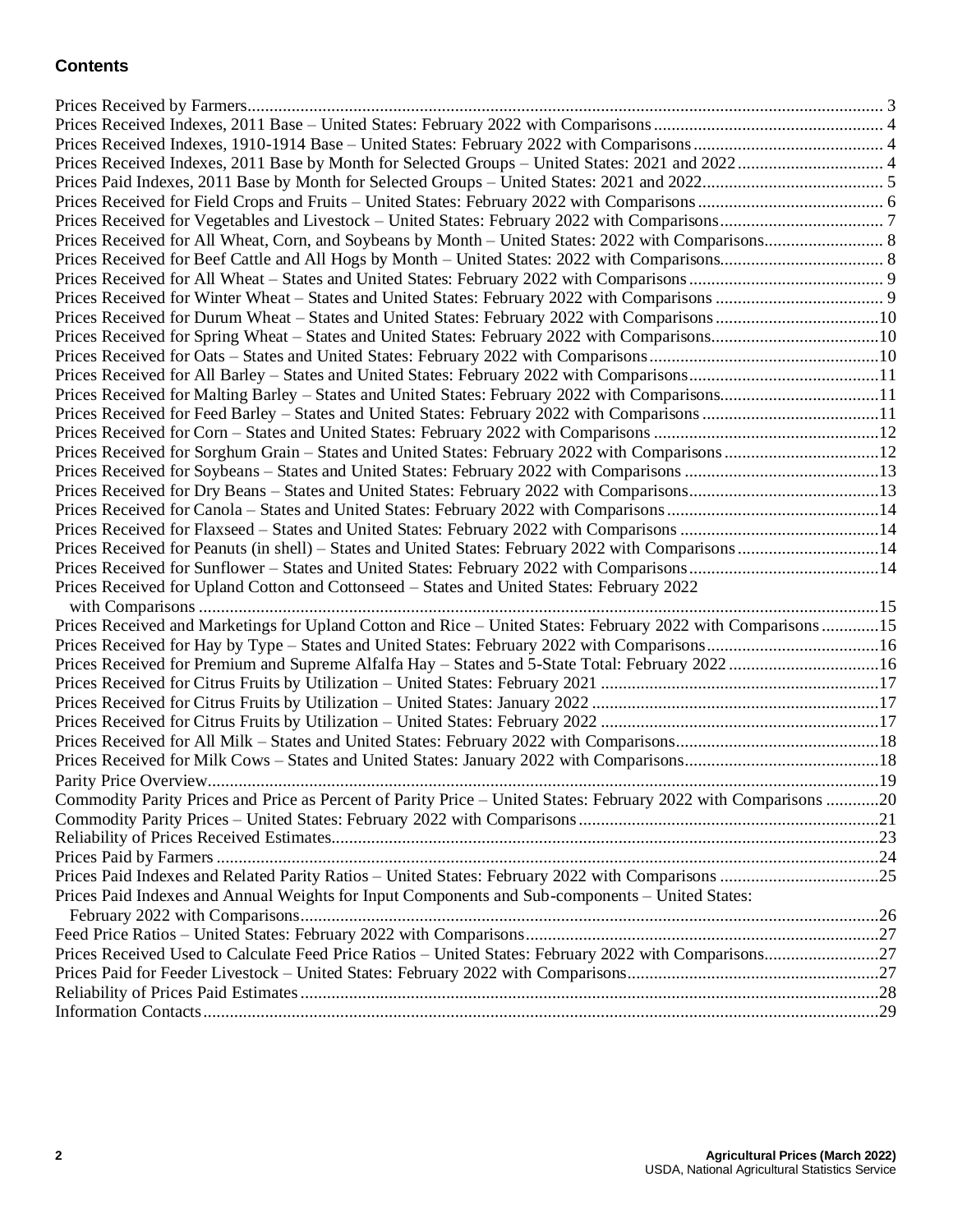## **February Prices Received by Farmers**

**Crop production:** The February index, at 114.1, is 9.3 percent higher than January and 17 percent higher than February 2021. The grain & oilseed and other crop index increases more than offset the vegetable & melon and fruit & tree nut index decreases.

**Grain and oilseed:** The February index, at 110.0, is up 11 percent from January and 24 percent from February 2021.

**Feed grain:** The February index, at 101.9, increased 9.6 percent from last month and 27 percent from a year ago. The corn price, at \$6.10 per bushel, is up 53 cents from last month and \$1.35 from February 2021.

**Food grain:** At 120.4, the index for February increased 4.8 percent from the previous month and 35 percent from a year ago. The February price for all wheat, at \$9.17 per bushel, is 69 cents higher than January and \$3.34 higher than February 2021. The February price for rice, at \$15.60 per cwt, is unchanged from January but \$1.20 higher than February 2021.

**Oilseed:** At 118.4, the index for February increased 14 percent from January and 18 percent from February 2021. The soybean price, at \$14.80 per bushel, is \$1.90 higher than January and \$2.10 higher than February a year earlier.

**Fruit and tree nut:** The February index, at 133.6, is down 0.2 percent from January but up 5.2 percent from a year earlier. Price decreases during February for strawberries, lemons, and grapefruit more than offset price increases for oranges, apples, and pears.

**Vegetable and melon:** At 128.3, the index for February decreased 0.6 percent from the previous month but increased 34 percent from February 2021. Price decreases during February for broccoli, cauliflower, celery, and tomatoes more than offset price increases in onions, carrots, lettuce, and potatoes.

**Other crop:** The February index, at 108.3, is up 1.3 percent from the previous month and 22 percent from February 2021. The all hay price, at \$187.00 per ton, is \$5.00 higher than January and \$29.00 higher than February 2021. At 99.7 cents per pound, the price for upland cotton is 3.8 cents higher than January and 26.9 cents higher than February 2021.

**Livestock production:** The index for February, at 126.0, increased 1.4 percent from the previous month and 35 percent from February a year earlier. Meat animal and dairy index increases offset the lower poultry and egg index.

**Meat animal:** At 116.2, the February index increased 4.6 percent from the previous month and 22 percent from a year earlier. At \$68.60 per cwt, the February hog price is \$9.80 higher than January and \$12.20 higher than a year earlier. The February beef cattle price of \$137.00 per cwt is \$2.00 higher than the previous month and \$25.00 higher than February 2021.

**Dairy:** The index for February, at 122.9, is up 2.1 percent from the previous month and 44 percent from February a year ago. The February all milk price of \$24.70 per cwt is 50 cents higher than January and \$7.60 higher than February 2021.

**Poultry and egg:** At 154.3, the February index decreased 3.8 percent from January but increased 57 percent from February 2021. The February market egg price, at \$1.21 per dozen, is 5.0 cents lower than January but 47.5 cents higher than February 2021. The February broiler price, at 74.7 cents per pound, is 4.3 cents lower than January but 30.9 cents higher than a year ago. At 89.8 cents per pound, the February turkey price is 3.1 cents higher than the previous month and 16.1 cents higher than February 2021.

**Food Commodities:** The index, at 125.4, increased 5.6 percent from the previous month and 29 percent from February 2021.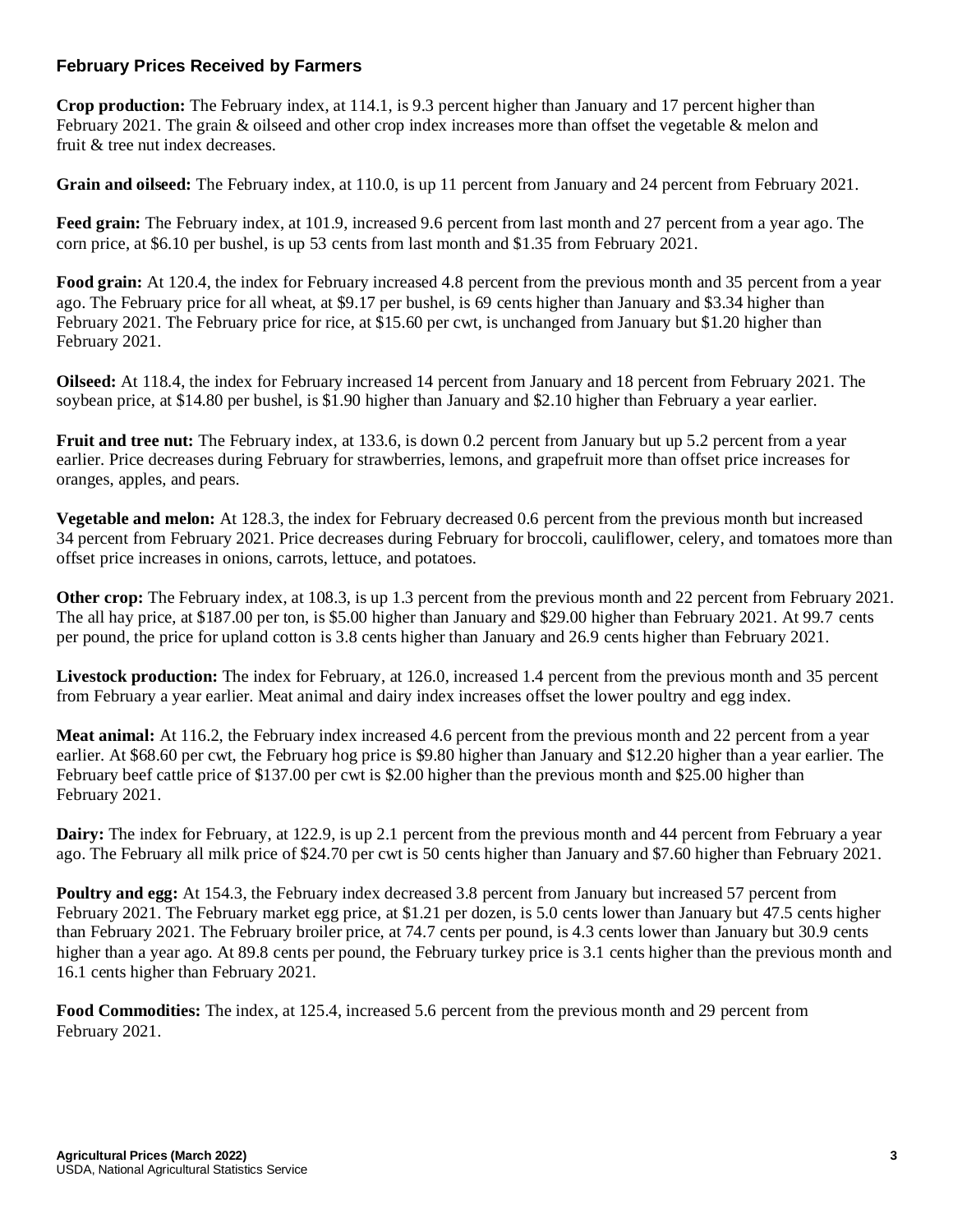# **Prices Received Indexes, 2011 Base – United States: February 2022 with Comparisons**

[Revised historical price indexes for months not shown are available at www.nass.usda.gov]

|             |           | 2011 Base |           |
|-------------|-----------|-----------|-----------|
| Index Group | February  | January   | February  |
|             | 2021      | 2022      | 2022      |
|             | (percent) | (percent) | (percent) |
|             | 95.3      | 111.5     | 119.7     |
|             | 97.2      | 104.4     | 114.1     |
|             | 88.4      | 99.0      | 110.0     |
|             | 80.0      | 93.0      | 101.9     |
|             | 88.9      | 114.9     | 120.4     |
|             | 100.2     | 103.7     | 118.4     |
|             | 127.0     | 133.9     | 133.6     |
|             | 95.8      | 129.1     | 128.3     |
|             | 88.7      | 106.9     | 108.3     |
|             | 93.6      | 124.2     | 126.0     |
|             | 95.3      | 111.1     | 116.2     |
|             | 98.7      | 118.5     | 120.4     |
|             | 84.8      | 88.4      | 103.2     |
|             | 85.1      | 120.4     | 122.9     |
|             | 98.6      | 160.4     | 154.3     |
|             | 97.5      | 118.7     | 125.4     |

## **Prices Received Indexes, 1910-1914 Base – United States: February 2022 with Comparisons**

[Revised historical price indexes for months not shown are available at www.nass.usda.gov]

|             | 1910 - 1914 Base |           |           |  |  |
|-------------|------------------|-----------|-----------|--|--|
| Index Group | February         | January   | February  |  |  |
|             | 2021             | 2022      | 2022      |  |  |
|             | (percent)        | (percent) | (percent) |  |  |
|             | 984              | 1150      | 1236      |  |  |
|             | 848              | 910       | 995       |  |  |
|             | 1087             | 1442      | 1463      |  |  |

#### **Prices Received Indexes, 2011 Base by Month for Selected Groups – United States: 2021 and 2022**

[Revised historical price indexes for months not shown are available at www.nass.usda.gov. Blank data cells indicate estimation period has not yet begun]

|           | 2011 Base                  |           |                    |           |                         |           |                     |           |
|-----------|----------------------------|-----------|--------------------|-----------|-------------------------|-----------|---------------------|-----------|
| Month     | Agricultural<br>production |           | Crop<br>production |           | Livestock<br>production |           | Food<br>commodities |           |
|           | 2021                       | 2022      | 2021               | 2022      | 2021                    | 2022      | 2021                | 2022      |
|           | (percent)                  | (percent) | (percent)          | (percent) | (percent)               | (percent) | (percent)           | (percent) |
| January   | 89.7                       | 111.5     | 88.4               | 104.4     | 91.8                    | 124.2     | 94.4                | 118.7     |
|           | 95.3                       | 119.7     | 97.2               | 114.1     | 93.6                    | 126.0     | 97.5                | 125.4     |
| March     | 97.9                       |           | 98.4               |           | 97.4                    |           | 100.4               |           |
|           | 104.5                      |           | 105.1              |           | 104.0                   |           | 107.2               |           |
|           | 106.4                      |           | 105.8              |           | 106.9                   |           | 108.0               |           |
|           | 107.5                      |           | 107.2              |           | 107.7                   |           | 109.0               |           |
|           | 107.0                      |           | 106.8              |           | 107.2                   |           | 108.0               |           |
|           | 109.5                      |           | 109.9              |           | 109.0                   |           | 110.8               |           |
| September | 108.7                      |           | 108.4              |           | 109.0                   |           | 111.4               |           |
|           | 106.8                      |           | 106.0              |           | 108.1                   |           | 111.7               |           |
| November  | 108.7                      |           | 107.3              |           | 110.6                   |           | 114.8               |           |
| December  | 112.5                      |           | 105.9              |           | 120.2                   |           | 118.2               |           |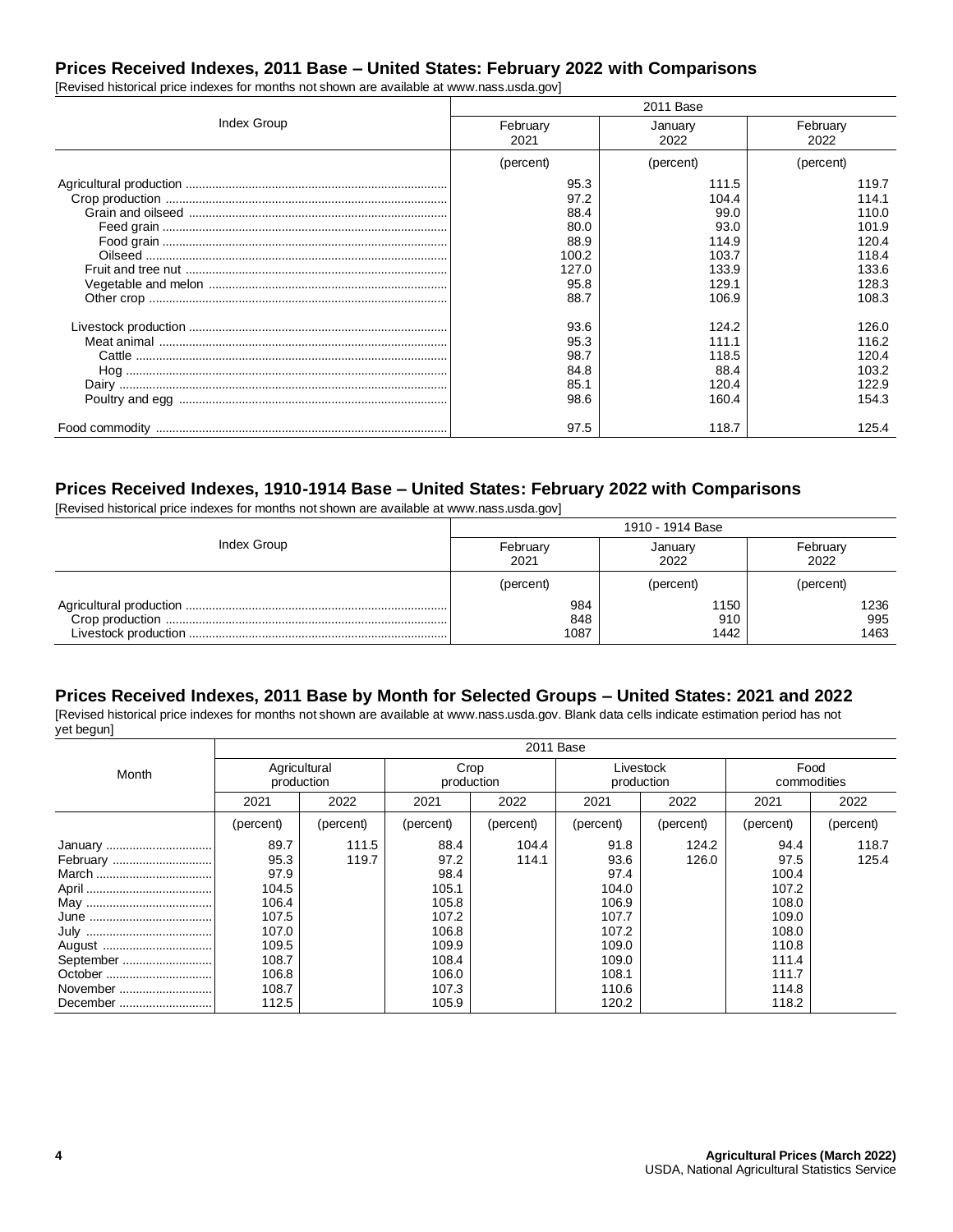## **Prices Paid Indexes, 2011 Base by Month for Selected Groups – United States: 2021 and 2022**

[Revised historical price indexes for months not shown are available at www.nass.usda.gov. Blank data cells indicate estimation period has not yet begun]  $\overline{\mathsf{T}}$ 

|           | 2011 Base            |           |            |           |                |           |                     |           |
|-----------|----------------------|-----------|------------|-----------|----------------|-----------|---------------------|-----------|
| Month     | All items<br>(PPITW) |           | Production |           | Crop<br>sector |           | Livestock<br>sector |           |
|           | 2021                 | 2022      | 2021       | 2022      | 2021           | 2022      | 2021                | 2022      |
|           | (percent)            | (percent) | (percent)  | (percent) | (percent)      | (percent) | (percent)           | (percent) |
| January   | 111.3                | 124.3     | 106.1      | 121.3     | 111.7          | 124.2     | 110.8               | 124.3     |
| February  | 112.2                | 126.2     | 107.2      | 123.9     | 112.0          | 125.5     | 112.4               | 126.9     |
| March     | 113.1                |           | 108.3      |           | 112.7          |           | 113.5               |           |
|           | 114.0                |           | 109.6      |           | 113.3          |           | 114.8               |           |
|           | 114.8                |           | 110.4      |           | 114.1          |           | 115.5               |           |
|           | 116.1                |           | 112.0      |           | 115.5          |           | 116.7               |           |
|           | 117.3                |           | 113.0      |           | 116.7          |           | 117.9               |           |
|           | 117.8                |           | 113.6      |           | 117.2          |           | 118.4               |           |
| September | 118.1                |           | 113.9      |           | 118.0          |           | 118.1               |           |
| October   | 119.3                |           | 115.5      |           | 119.6          |           | 119.1               |           |
| November  | 120.4                |           | 116.8      |           | 120.7          |           | 120.0               |           |
| December  | 121.8                |           | 118.6      |           | 121.8          |           | 121.7               |           |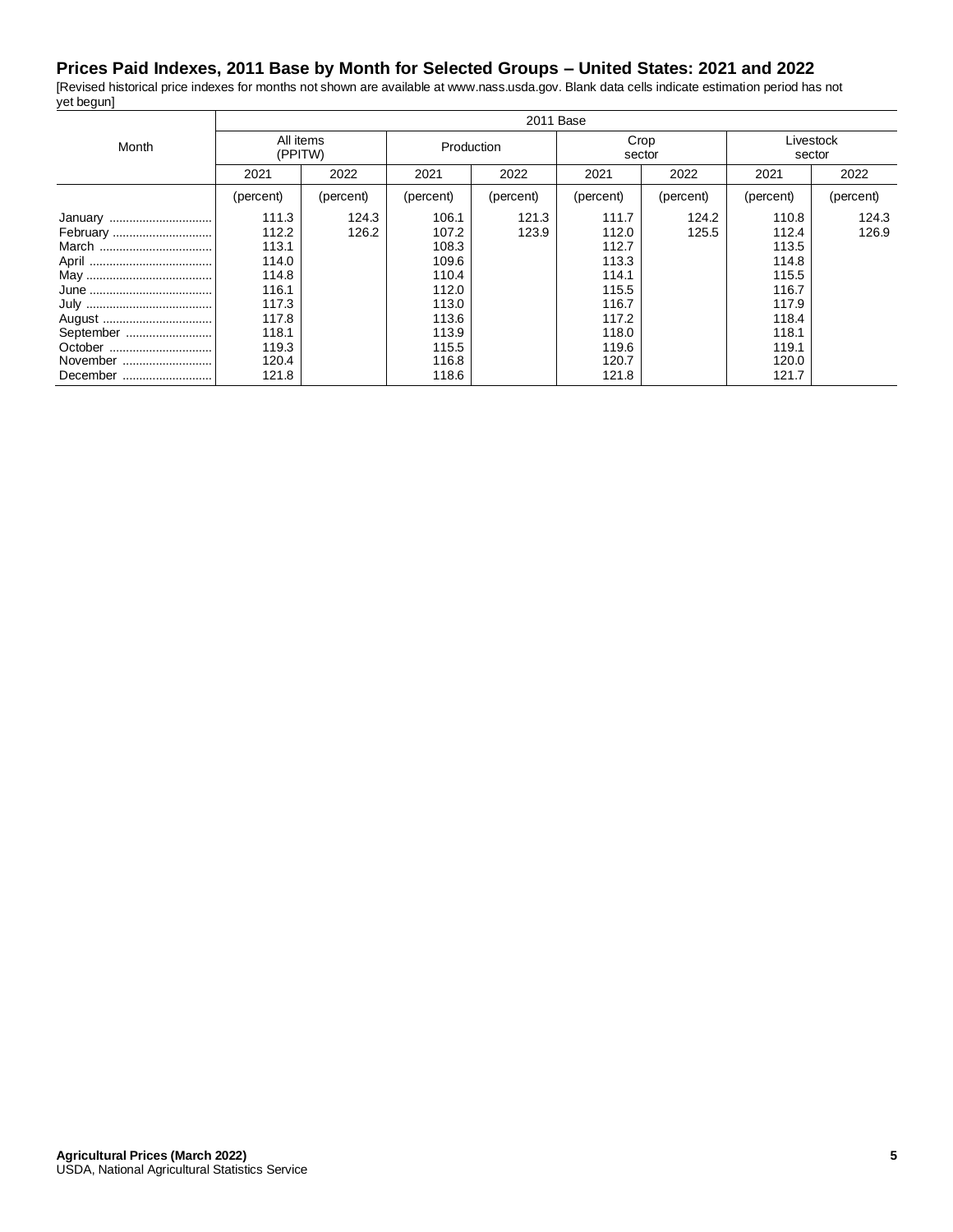## **Prices Received for Field Crops and Fruits – United States: February 2022 with Comparisons**

[Price data source for non-citrus fruit commodities is United States Department of Agriculture's Agricultural Marketing Service]

|                                | Commodity | 2011<br><b>Base Price</b> | February 2021 | January 2022 | February 2022 |
|--------------------------------|-----------|---------------------------|---------------|--------------|---------------|
|                                |           |                           |               |              |               |
| Field crops                    |           | 4.79                      | 4.97          | 5.59         | 5.43          |
|                                |           | 4.59                      | 3.50          | 5.76         | 6.07          |
|                                |           | 4.83                      | 5.02          | 5.54         | 5.33          |
|                                |           |                           |               |              | 43.80         |
|                                |           | 34.60                     | 33.70         | 43.20        |               |
|                                |           | 23.10                     | 20.40         | 33.70        | 37.00         |
|                                |           | 35.70                     | 22.50         | 34.50        | 32.10         |
|                                |           | 39.20                     | 23.50         | 34.70        | 31.90         |
|                                |           | 23.40                     | 19.30         | 25.60        | 35.80         |
|                                |           | 6.02                      | 4.75          | 5.57         | 6.10          |
|                                |           | 0.880                     | 0.728         | 0.959        | 0.997         |
|                                |           | 131.00                    | 185.00        | 241.00       | 255.00        |
|                                |           | 14.20                     | 13.20         | 31.00        | 31.10         |
|                                |           | 159.00                    | 158.00        | 182.00       | 187.00        |
|                                |           | 176.00                    | 171.00        | 211.00       | 214.00        |
|                                |           | 119.00                    | 139.00        | 144.00       | 146.00        |
|                                |           | 27.50                     | 19.50         | 39.40        | 43.80         |
|                                |           | 3.42                      | 3.11          | 5.68         | 5.93          |
|                                |           | 0.252                     | 0.205         | 0.261        | 0.245         |
|                                |           | 13.60                     | 10.90         | 13.60        | 15.30         |
|                                |           | 13.70                     | 14.40         | 15.60        | 15.60         |
|                                |           | 12.30                     | 12.50         | 13.50        | 13.70         |
|                                |           | 18.40                     | 19.90         | 20.80        | 23.60         |
|                                |           | 10.70                     | 11.10         | 10.80        | 11.90         |
|                                |           | 12.50                     | 12.70         | 12.90        | 14.80         |
|                                |           | 29.00                     | 21.40         | 31.00        | 32.10         |
|                                |           | 7.44                      | 5.83          | 8.48         | 9.17          |
|                                |           | 6.93                      | 5.96          | 7.69         | 8.52          |
|                                |           | 9.22                      | 6.37          | 14.90        | 15.90         |
|                                |           | 8.33                      | 5.62          | 8.53         | 9.16          |
|                                |           | 7.07                      | 5.72          | 7.47         | 8.33          |
|                                |           | 6.77                      | 6.53          | 7.10         | 7.82          |
|                                |           | 8.38                      | 5.60          | 8.54         | 9.17          |
|                                |           | 6.58                      | 6.21          | 8.65         | 9.21          |
| Fruits                         |           |                           |               |              |               |
| Citrus, equivalent on-tree     |           |                           |               |              |               |
|                                |           | 7.47                      | 11.06         | 14.04        | 11.37         |
|                                |           | 12.30                     | 18.96         | 17.96        | 12.17         |
|                                |           | 8.16                      | 12.88         | 12.20        | 14.99         |
| Non-citrus, fresh <sup>1</sup> |           |                           |               |              |               |
|                                |           | 0.325                     | 0.737         | 0.746        | 0.759         |
|                                |           | 628.00                    | (S)           | 3,290.00     | (S)           |
|                                |           | 507.00                    | (S)           | (S)          | (S)           |
|                                |           | 559.00                    | 1,290.00      | 1,230.00     | 1,240.00      |
|                                |           | 104.00                    | 207.00        | 231.00       | 192.00        |

(S) Insufficient number of reports to establish an estimate.

 $1$  Beginning February 2020, price reflects FOB shipping point basis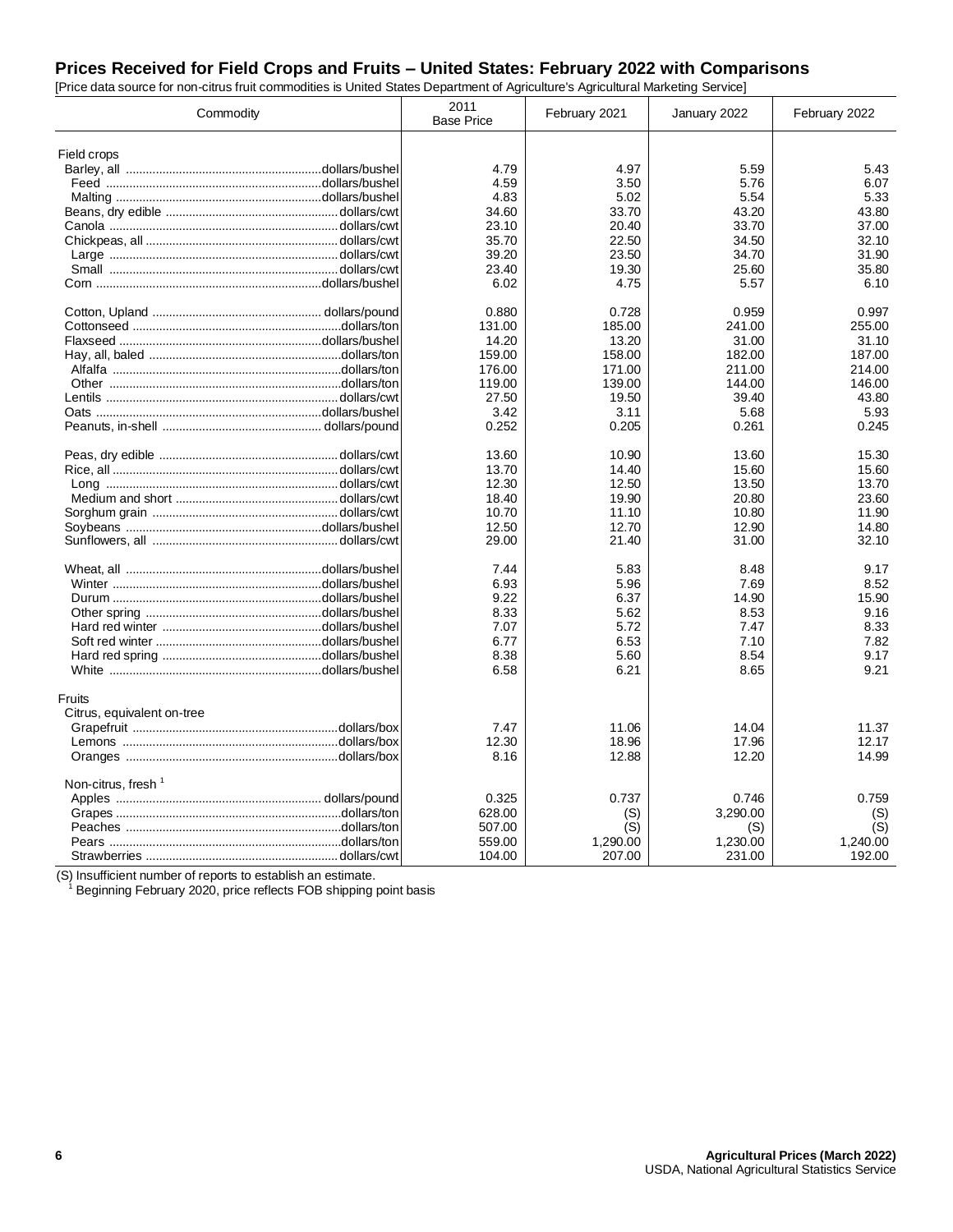## **Prices Received for Vegetables and Livestock – United States: February 2022 with Comparisons**

| [Price data source for vegetables, livestock, and poultry commodities is United States Department of Agriculture's Agricultural Marketing Service] |                           |               |              |               |  |  |
|----------------------------------------------------------------------------------------------------------------------------------------------------|---------------------------|---------------|--------------|---------------|--|--|
| Commodity                                                                                                                                          | 2011<br><b>Base Price</b> | February 2021 | January 2022 | February 2022 |  |  |
| Vegetables, fresh $1$                                                                                                                              |                           |               |              |               |  |  |
|                                                                                                                                                    | 37.50                     | (S)           | (S)          | (S)           |  |  |
|                                                                                                                                                    | 69.00                     | 54.00         | 70.00        | 74.80         |  |  |
|                                                                                                                                                    | 41.60                     | 36.90         | 91.00        | 61.00         |  |  |
|                                                                                                                                                    | 16.50                     | (S)           | (S)          | (S)           |  |  |
|                                                                                                                                                    | 30.80                     | 42.90         | 44.50        | 50.70         |  |  |
|                                                                                                                                                    | 47.00                     | 46.30         | 99.10        | 60.50         |  |  |
|                                                                                                                                                    | 22.50                     | 47.80         | 51.70        | 49.90         |  |  |
|                                                                                                                                                    | 30.70                     | 77.40         | 43.50        | 48.60         |  |  |
|                                                                                                                                                    | 18.70                     | (S)           | (S)          | (S)           |  |  |
|                                                                                                                                                    | 24.30                     | 15.80         | 21.10        | 22.10         |  |  |
|                                                                                                                                                    | 11.90                     | 19.20         | 39.80        | 46.50         |  |  |
|                                                                                                                                                    | 14.30                     | 9.70          | 13.50        | 13.90         |  |  |
|                                                                                                                                                    | 51.20                     | 46.20         | 52.20        | 51.40         |  |  |
| Livestock                                                                                                                                          |                           |               |              |               |  |  |
|                                                                                                                                                    | 142.00                    | 167.00        | 185.00       | 194.00        |  |  |
|                                                                                                                                                    | 115.00                    | 112.00        | 135.00       | 137.00        |  |  |
|                                                                                                                                                    | 71.60                     | 65.60         | 71.60        | 77.90         |  |  |
|                                                                                                                                                    | 117.00                    | 115.00        | 139.00       | 141.00        |  |  |
|                                                                                                                                                    | 1,420.00                  | (NA)          | 1,380.00     | (NA)          |  |  |
|                                                                                                                                                    | 66.50                     | 56.40         | 58.80        | 68.60         |  |  |
|                                                                                                                                                    | 66.80                     | 56.40         | 59.30        | 68.80         |  |  |
|                                                                                                                                                    | 57.90                     | 56.90         | 45.90        | 63.70         |  |  |
| Dairy and poultry                                                                                                                                  |                           |               |              |               |  |  |
|                                                                                                                                                    | 20.10                     | 17.10         | 24.20        | 24.70         |  |  |
|                                                                                                                                                    | 3.71                      | 4.10          | 4.21         | 4.18          |  |  |
|                                                                                                                                                    | 0.459                     | 0.438         | 0.790        | 0.747         |  |  |
|                                                                                                                                                    | 0.969                     | 0.994         | 1.47         | 1.43          |  |  |
|                                                                                                                                                    | 0.796                     | 0.735         | 1.26         | 1.21          |  |  |
|                                                                                                                                                    | 0.680                     | 0.737         | 0.867        | 0.898         |  |  |
| Adjusted for seasonal variation                                                                                                                    |                           |               |              |               |  |  |
|                                                                                                                                                    | 0.979                     | 0.913         | 1.30         | 1.31          |  |  |
|                                                                                                                                                    | 101                       | 109           | 113          | 109           |  |  |
|                                                                                                                                                    | 20.20                     | 17.50         | 24.10        | 25.30         |  |  |
|                                                                                                                                                    | 100                       | 98            | 100          | 98            |  |  |

(NA) Not available.

(S) Insufficient number of reports to establish an estimate. <sup>1</sup> Beginning February 2020, price reflects FOB shipping point basis

<sup>2</sup> Includes some processing.

<sup>3</sup> Beef cows and cull dairy cows sold for slaughter.

<sup>4</sup> Animals sold for dairy herd replacement only. Prices available for January, April, July, and October.

<sup>5</sup> Before deductions for hauling. Includes quality, quantity, and other premiums. Excludes hauling subsidies.

<sup>6</sup> Live weight equivalent price.

<sup>7</sup> Also referred to as table eggs.

<sup>8</sup> Live weight equivalent price is used when actual live weight price is not available. Beginning January 2011, price reflects FOB shipping point basis. Prior year price reflects delivered basis.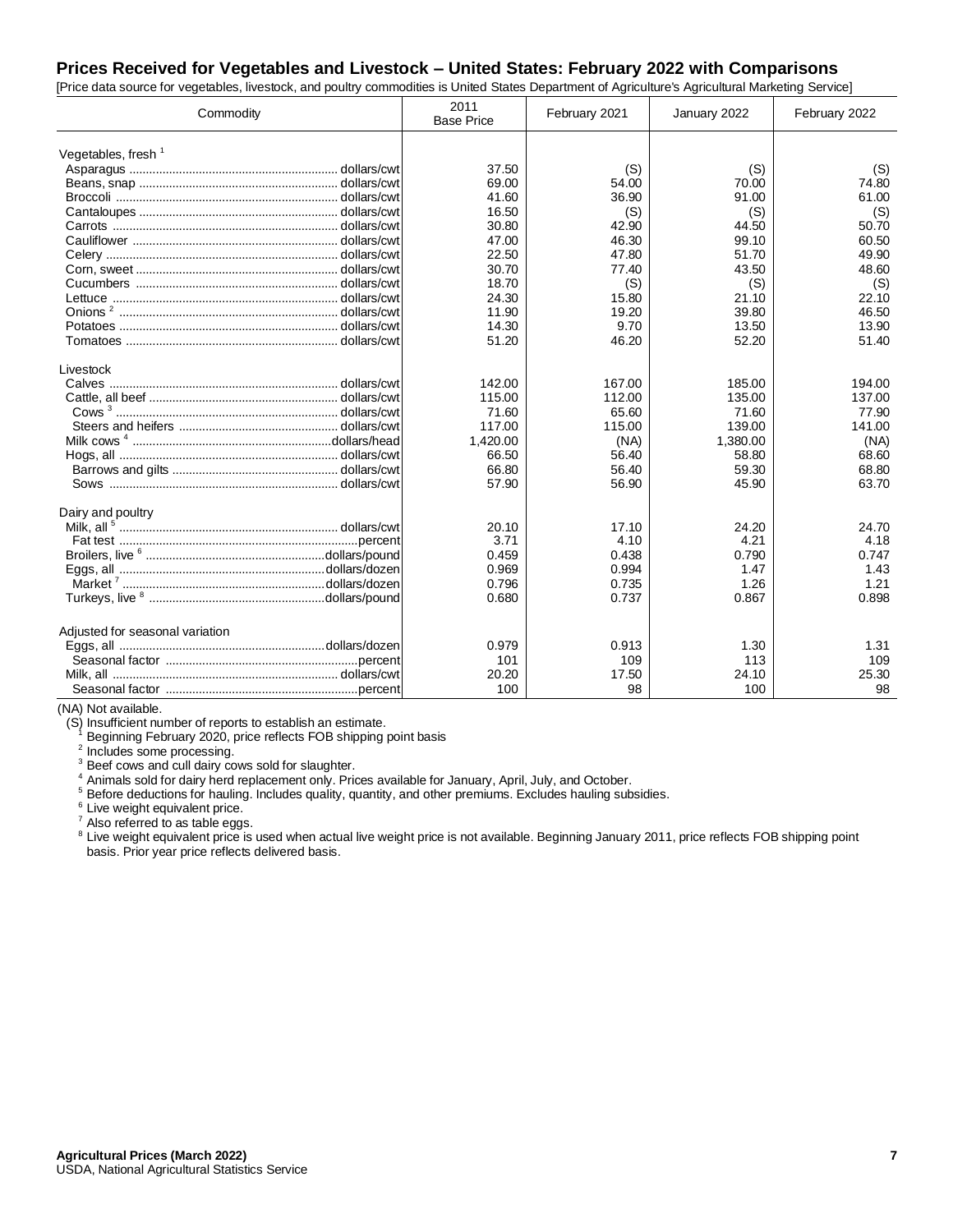#### **Prices Received for All Wheat, Corn, and Soybeans by Month – United States: 2022 with Comparisons** [Blank data cells indicate estimation period has not yet begun]

| Month     |                         | All wheat               |                         | Corn                    |                         |                         | Soybeans                |                         |                         |
|-----------|-------------------------|-------------------------|-------------------------|-------------------------|-------------------------|-------------------------|-------------------------|-------------------------|-------------------------|
|           | 2020                    | 2021                    | 2022                    | 2020                    | 2021                    | 2022                    | 2020                    | 2021                    | 2022                    |
|           | (dollars per<br>bushel) | (dollars per<br>bushel) | (dollars per<br>bushel) | (dollars per<br>bushel) | (dollars per<br>bushel) | (dollars per<br>bushel) | (dollars per<br>bushel) | (dollars per<br>bushel) | (dollars per<br>bushel) |
| January   | 4.88                    | 5.48                    | 8.48                    | 3.79                    | 4.24                    | 5.57                    | 8.84                    | 10.90                   | 12.90                   |
| February  | 4.88                    | 5.83                    | 9.17                    | 3.78                    | 4.75                    | 6.10                    | 8.60                    | 12.70                   | 14.80                   |
| March     | 4.86                    | 5.86                    |                         | 3.68                    | 4.89                    |                         | 8.47                    | 13.20                   |                         |
| April     | 4.85                    | 6.04                    |                         | 3.29                    | 5.31                    |                         | 8.35                    | 13.90                   |                         |
| May       | 4.76                    | 6.46                    |                         | 3.20                    | 5.91                    |                         | 8.28                    | 14.80                   |                         |
| June      | 4.57                    | 6.24                    |                         | 3.16                    | 6.00                    |                         | 8.34                    | 14.50                   |                         |
| July      | 4.54                    | 6.26                    |                         | 3.21                    | 6.12                    |                         | 8.50                    | 14.10                   |                         |
| August    | 4.54                    | 7.13                    |                         | 3.12                    | 6.32                    |                         | 8.66                    | 13.70                   |                         |
| September | 4.73                    | 7.75                    |                         | 3.41                    | 5.47                    |                         | 9.24                    | 12.20                   |                         |
| October   | 4.98                    | 7.90                    |                         | 3.61                    | 5.02                    |                         | 9.63                    | 11.90                   |                         |
| November  | 5.24                    | 8.51                    |                         | 3.79                    | 5.27                    |                         | 10.30                   | 12.20                   |                         |
| December  | 5.46                    | 8.58                    |                         | 3.97                    | 5.47                    |                         | 10.60                   | 12.50                   |                         |

# **Prices Received for Beef Cattle and All Hogs by Month – United States: 2022 with Comparisons**

[Price data source for livestock commodities is United States Department of Agriculture's Agricultural Marketing Service. Blank data cells indicate estimation period has not yet begun]

| Month     |                   | Beef cattle       |                   | All hogs $2$      |                   |                   |  |
|-----------|-------------------|-------------------|-------------------|-------------------|-------------------|-------------------|--|
|           | 2020              | 2021              | 2022              | 2020              | 2021              | 2022              |  |
|           | (dollars per cwt) | (dollars per cwt) | (dollars per cwt) | (dollars per cwt) | (dollars per cwt) | (dollars per cwt) |  |
| January   | 122.00            | 110.00            | 135.00            | 47.80             | 50.20             | 58.80             |  |
| February  | 120.00            | 112.00            | 137.00            | 45.50             | 56.40             | 68.60             |  |
| March     | 113.00            | 113.00            |                   | 47.70             | 67.20             |                   |  |
| April     | 108.00            | 118.00            |                   | 42.30             | 75.60             |                   |  |
| May       | 109.00            | 118.00            |                   | 51.00             | 79.30             |                   |  |
| June      | 109.00            | 121.00            |                   | 41.30             | 82.70             |                   |  |
| July      | 97.10             | 122.00            |                   | 39.90             | 80.00             |                   |  |
| August    | 103.00            | 123.00            |                   | 42.90             | 79.00             |                   |  |
| September | 104.00            | 124.00            |                   | 49.70             | 70.80             |                   |  |
| October   | 106.00            | 123.00            |                   | 56.30             | 65.50             |                   |  |
| November  | 107.00            | 129.00            |                   | 51.90             | 58.60             |                   |  |
| December  | 108.00            | 137.00            |                   | 49.10             | 56.50             |                   |  |

 $\frac{1}{1}$  Cows and steers & heifers.

<sup>2</sup> Barrows & gilts and sows.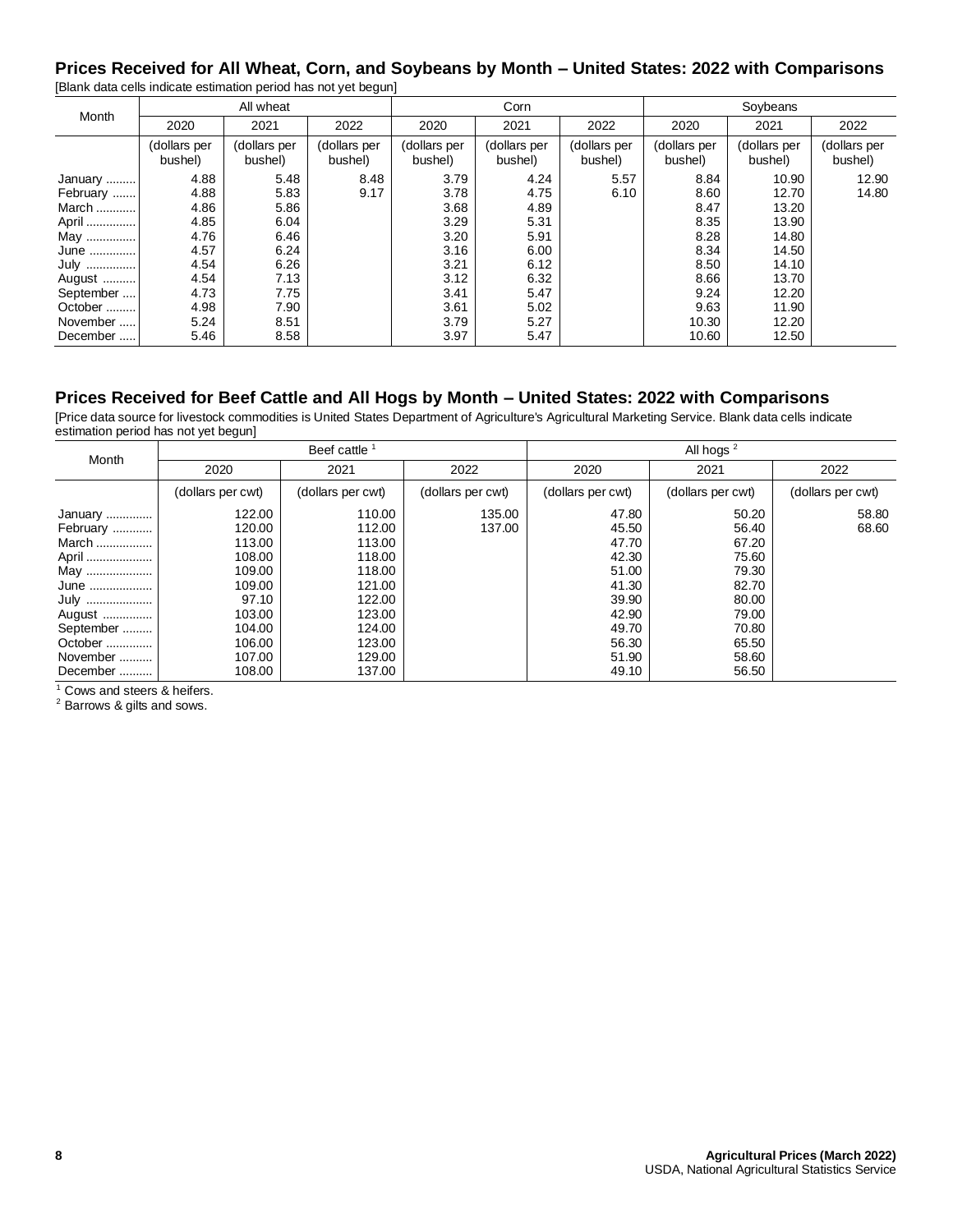#### **Prices Received for All Wheat – States and United States: February 2022 with Comparisons**

| <b>State</b>                                                                                                                                                                                                                                                                                                                                                                                                                           | February 2021        | January 2022         | February 2022        |
|----------------------------------------------------------------------------------------------------------------------------------------------------------------------------------------------------------------------------------------------------------------------------------------------------------------------------------------------------------------------------------------------------------------------------------------|----------------------|----------------------|----------------------|
|                                                                                                                                                                                                                                                                                                                                                                                                                                        | (dollars per bushel) | (dollars per bushel) | (dollars per bushel) |
|                                                                                                                                                                                                                                                                                                                                                                                                                                        | (D)                  | (S)                  | (S)                  |
|                                                                                                                                                                                                                                                                                                                                                                                                                                        | (S)<br>(D)           | (D)<br>(D)           | (S)<br>(S)           |
|                                                                                                                                                                                                                                                                                                                                                                                                                                        | 4.96                 | 6.83                 | 7.95                 |
|                                                                                                                                                                                                                                                                                                                                                                                                                                        | 5.52                 | 7.31                 | 8.07                 |
| $\blacksquare$   $\blacksquare$   $\blacksquare$   $\blacksquare$   $\blacksquare$   $\blacksquare$   $\blacksquare$   $\blacksquare$   $\blacksquare$   $\blacksquare$   $\blacksquare$   $\blacksquare$   $\blacksquare$   $\blacksquare$   $\blacksquare$   $\blacksquare$   $\blacksquare$   $\blacksquare$   $\blacksquare$   $\blacksquare$   $\blacksquare$   $\blacksquare$   $\blacksquare$   $\blacksquare$   $\blacksquare$ | 6.18                 | 7.18                 | 7.42                 |
|                                                                                                                                                                                                                                                                                                                                                                                                                                        | 5.93                 | 6.84                 | 7.89                 |
|                                                                                                                                                                                                                                                                                                                                                                                                                                        | 6.08                 | 7.43                 | 8.30                 |
|                                                                                                                                                                                                                                                                                                                                                                                                                                        | 6.18                 | 6.36                 | 7.09                 |
|                                                                                                                                                                                                                                                                                                                                                                                                                                        | 5.70                 | 8.45                 | 9.31                 |
|                                                                                                                                                                                                                                                                                                                                                                                                                                        | 7.08                 | 7.52                 | 7.97                 |
|                                                                                                                                                                                                                                                                                                                                                                                                                                        | 5.55                 | 8.87                 | 9.94                 |
|                                                                                                                                                                                                                                                                                                                                                                                                                                        | 5.65                 | 7.35                 | 8.35                 |
|                                                                                                                                                                                                                                                                                                                                                                                                                                        | 6.54                 | 8.05                 | 8.47                 |
|                                                                                                                                                                                                                                                                                                                                                                                                                                        | 5.68                 | 9.42                 | 9.81                 |
|                                                                                                                                                                                                                                                                                                                                                                                                                                        | 5.90                 | 6.75                 | 7.90                 |
|                                                                                                                                                                                                                                                                                                                                                                                                                                        | 6.03                 | 7.39                 | 8.29                 |
|                                                                                                                                                                                                                                                                                                                                                                                                                                        | 6.87                 | 9.40                 | 10.30                |
|                                                                                                                                                                                                                                                                                                                                                                                                                                        | 5.61                 | 7.91                 | 8.81                 |
|                                                                                                                                                                                                                                                                                                                                                                                                                                        | 5.94                 | 8.15                 | 7.54                 |
|                                                                                                                                                                                                                                                                                                                                                                                                                                        | 6.34                 | 9.32                 | 9.40                 |
|                                                                                                                                                                                                                                                                                                                                                                                                                                        | 5.83                 | 8.48                 | 9.17                 |

(D) Withheld to avoid disclosing data for individual operations.

(S) Insufficient number of reports to establish an estimate.

#### **Prices Received for Winter Wheat – States and United States: February 2022 with Comparisons**

| <b>State</b> | February 2021        | January 2022         | February 2022        |  |
|--------------|----------------------|----------------------|----------------------|--|
|              | (dollars per bushel) | (dollars per bushel) | (dollars per bushel) |  |
|              | (S)                  | (D)                  | (S)                  |  |
|              | (D)                  | (D)                  | (S)                  |  |
|              | 4.96                 | 6.83                 | 7.95                 |  |
|              | 5.55                 | 7.26                 | 8.02                 |  |
|              | 6.18                 | 7.18                 | 7.42                 |  |
|              | 5.93                 | 6.84                 | 7.89                 |  |
|              | 6.08                 | 7.43                 | 8.30                 |  |
|              | 6.18                 | 6.36                 | 7.09                 |  |
|              | 7.08                 | 7.52                 | 7.97                 |  |
|              | 5.41                 | 7.43                 | 8.40                 |  |
|              | 5.65                 | 7.35                 | 8.35                 |  |
|              | 6.54                 | 8.05                 | 8.47                 |  |
|              | (D)                  | 8.58                 | 9.04                 |  |
|              | 5.90                 | 6.75                 | 7.90                 |  |
|              | 6.03                 | 7.39                 | 8.29                 |  |
|              | 6.87                 | 9.40                 | 10.30                |  |
|              | 5.66                 | 7.68                 | 8.65                 |  |
|              | 5.94                 | 8.15                 | 7.54                 |  |
|              | 6.32                 | 9.33                 | 9.40                 |  |
|              | 5.96                 | 7.69                 | 8.52                 |  |

(D) Withheld to avoid disclosing data for individual operations.

(S) Insufficient number of reports to establish an estimate.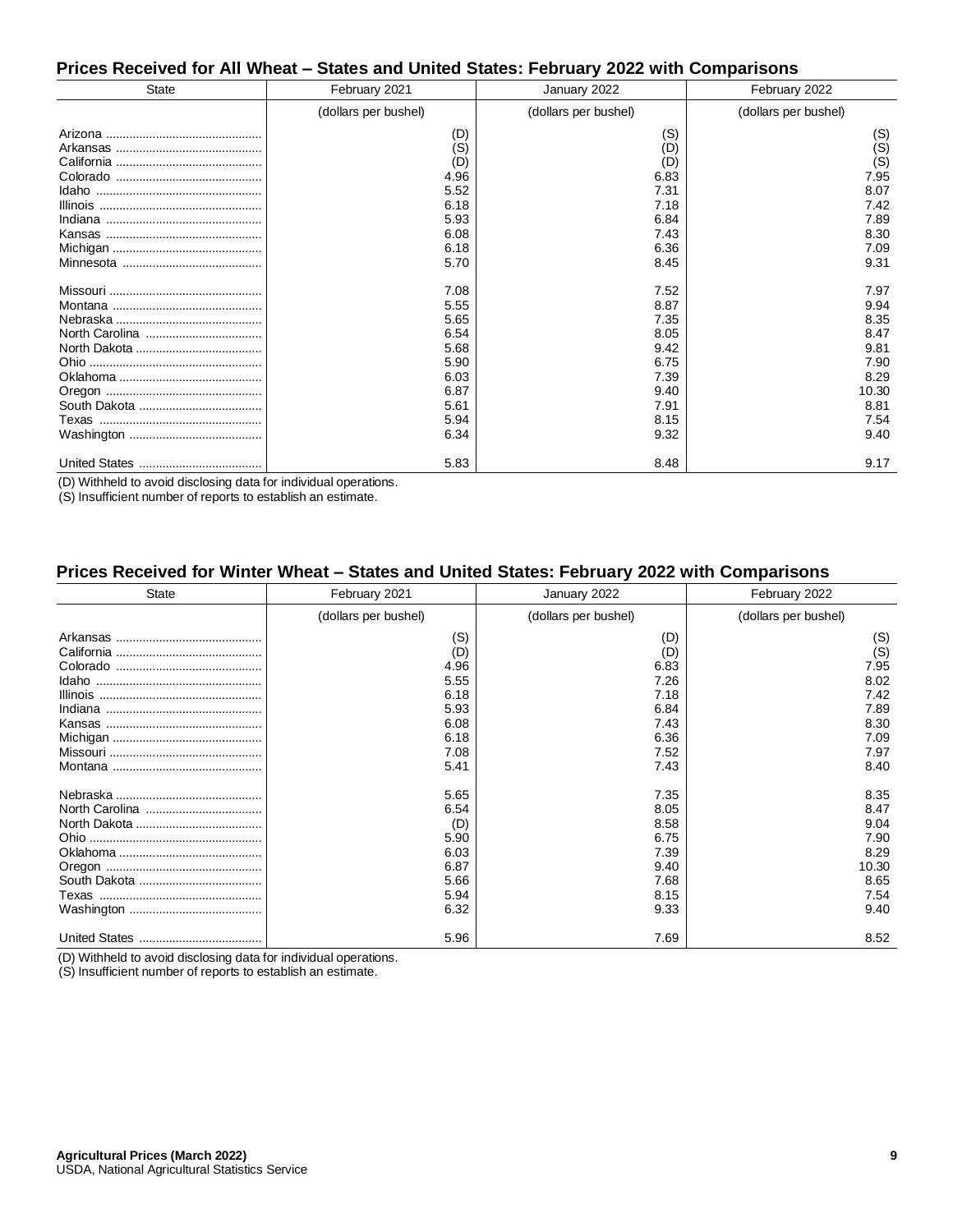#### **Prices Received for Durum Wheat – States and United States: February 2022 with Comparisons**

| State                    | February 2021                    | January 2022                      | February 2022                     |
|--------------------------|----------------------------------|-----------------------------------|-----------------------------------|
|                          | (dollars per bushel)             | (dollars per bushel)              | (dollars per bushel)              |
| Arizona                  | (D)<br>(D)<br>(D)<br>(D)<br>6.28 | (S)<br>(D)<br>(S)<br>(D)<br>14.20 | (S)<br>(S)<br>(S)<br>(D)<br>15.30 |
| <b>United States</b><br> | 6.37                             | 14.90                             | 15.90                             |

(D) Withheld to avoid disclosing data for individual operations.

(S) Insufficient number of reports to establish an estimate.

#### **Prices Received for Spring Wheat – States and United States: February 2022 with Comparisons**

| State                    | February 2021                                | January 2022                                 | February 2022                                |
|--------------------------|----------------------------------------------|----------------------------------------------|----------------------------------------------|
|                          | (dollars per bushel)                         | (dollars per bushel)                         | (dollars per bushel)                         |
|                          | 5.37<br>5.70<br>5.53<br>5.58<br>5.55<br>6.42 | 7.46<br>8.45<br>8.81<br>8.50<br>8.33<br>9.31 | 8.19<br>9.31<br>9.43<br>9.03<br>8.91<br>9.38 |
| <b>United States</b><br> | 5.62                                         | 8.53                                         | 9.16                                         |

#### **Prices Received for Oats – States and United States: February 2022 with Comparisons**

| State                    | February 2021        | January 2022         | February 2022        |
|--------------------------|----------------------|----------------------|----------------------|
|                          | (dollars per bushel) | (dollars per bushel) | (dollars per bushel) |
|                          | (D)                  | (D)                  | (S)                  |
|                          | 3.87                 | 4.59                 | 6.48                 |
|                          | 3.45                 | 5.02                 | 4.81                 |
|                          | 2.89                 | 5.27                 | 5.69                 |
|                          | (S)                  | (D)                  | (S)                  |
|                          | (D)                  | 6.43                 | (D)                  |
|                          | (D)                  | (S)                  | (S)                  |
|                          | 2.72                 | 5.24                 | 4.98                 |
|                          | (D)                  | (S)                  | (S)                  |
|                          | (D)                  | (S)                  | (D)                  |
|                          | 3.06                 | 6.30                 | 6.55                 |
|                          | (S)                  | (S)                  | (S)                  |
|                          | 2.99                 | 5.38                 | 6.22                 |
| <b>United States</b><br> | 3.11                 | 5.68                 | 5.93                 |

(D) Withheld to avoid disclosing data for individual operations.

(S) Insufficient number of reports to establish an estimate.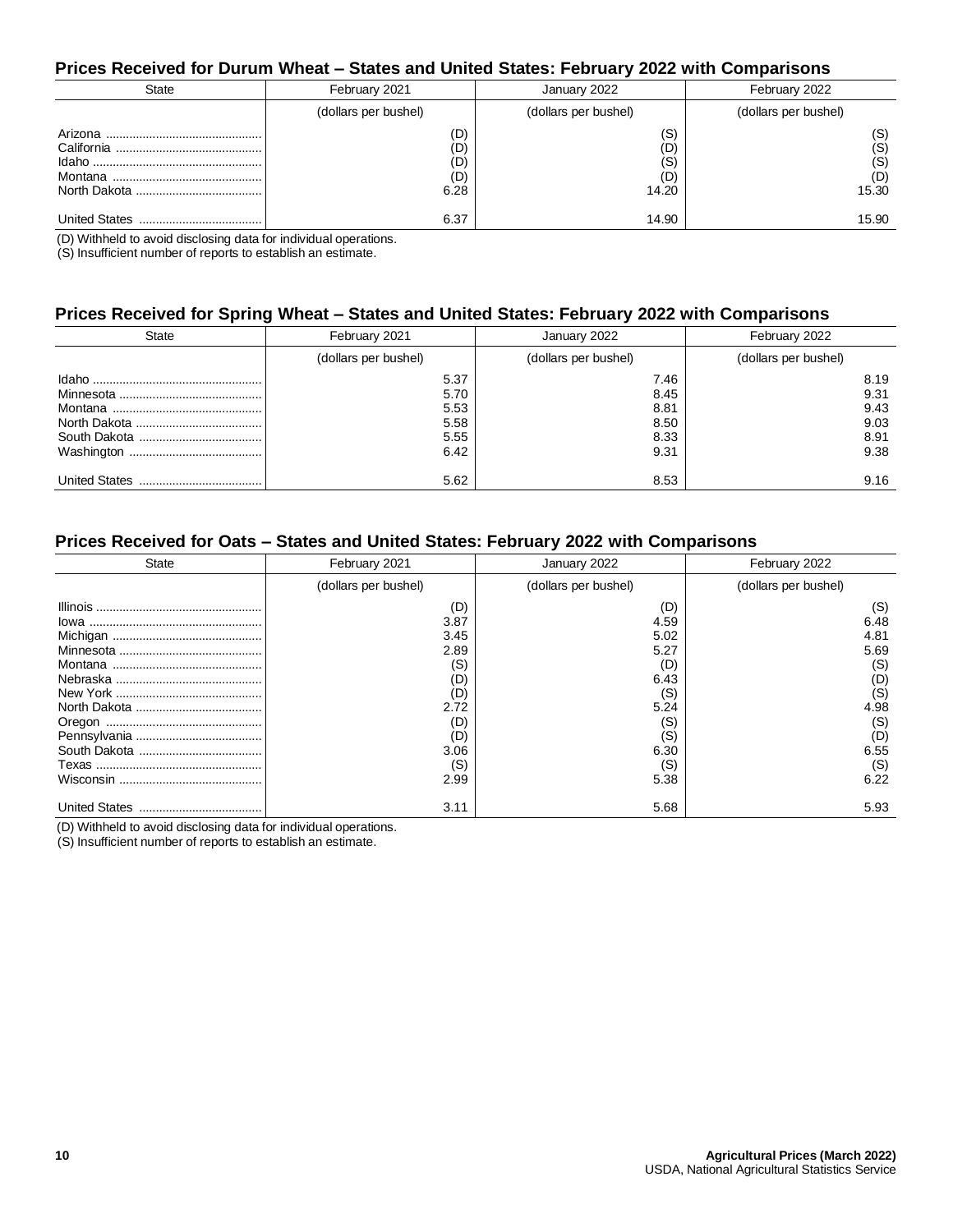#### **Prices Received for All Barley – States and United States: February 2022 with Comparisons**

| State                    | February 2021                                       | January 2022                                       | February 2022                                      |
|--------------------------|-----------------------------------------------------|----------------------------------------------------|----------------------------------------------------|
|                          | (dollars per bushel)                                | (dollars per bushel)                               | (dollars per bushel)                               |
|                          | (D)<br>4.95<br>5.12<br>4.25<br>4.68<br>4.86<br>5.16 | (S)<br>5.15<br>5.48<br>(D)<br>6.15<br>5.43<br>5.91 | (D)<br>4.95<br>5.38<br>(D)<br>6.67<br>5.47<br>5.44 |
| Wyoming                  | (D)                                                 | (D)                                                | 5.00                                               |
| <b>United States</b><br> | 4.97                                                | 5.59                                               | 5.43                                               |

(D) Withheld to avoid disclosing data for individual operations.

(S) Insufficient number of reports to establish an estimate.

#### **Prices Received for Malting Barley – States and United States: February 2022 with Comparisons**

|                          | -                                                        |                                                           |                                                           |
|--------------------------|----------------------------------------------------------|-----------------------------------------------------------|-----------------------------------------------------------|
| <b>State</b>             | February 2021                                            | January 2022                                              | February 2022                                             |
|                          | (dollars per bushel)                                     | (dollars per bushel)                                      | (dollars per bushel)                                      |
|                          | (D)<br>4.95<br>5.13<br>(D)<br>4.72<br>4.99<br>(D)<br>(D) | (S)<br>5.13<br>5.50<br>(D)<br>5.79<br>5.50<br>5.92<br>(D) | (S)<br>4.92<br>5.37<br>(D)<br>6.37<br>5.35<br>(S)<br>5.00 |
| <b>United States</b><br> | 5.02                                                     | 5.54                                                      | 5.33                                                      |

(D) Withheld to avoid disclosing data for individual operations.

(S) Insufficient number of reports to establish an estimate.

#### **Prices Received for Feed Barley – States and United States: February 2022 with Comparisons**

| <b>State</b>         | February 2021                                            | January 2022                                             | February 2022                                           |
|----------------------|----------------------------------------------------------|----------------------------------------------------------|---------------------------------------------------------|
|                      | (dollars per bushel)                                     | (dollars per bushel)                                     | (dollars per bushel)                                    |
|                      | (D)<br>(S)<br>(D)<br>3.71<br>3.62<br>3.51<br>3.40<br>(S) | (S)<br>(D)<br>5.30<br>(S)<br>6.48<br>5.37<br>5.72<br>(S) | (D)<br>(D)<br>5.61<br>(D)<br>(D)<br>5.86<br>5.44<br>(S) |
| <b>United States</b> | 3.50                                                     | 5.76                                                     | 6.07                                                    |

(D) Withheld to avoid disclosing data for individual operations.

(S) Insufficient number of reports to establish an estimate.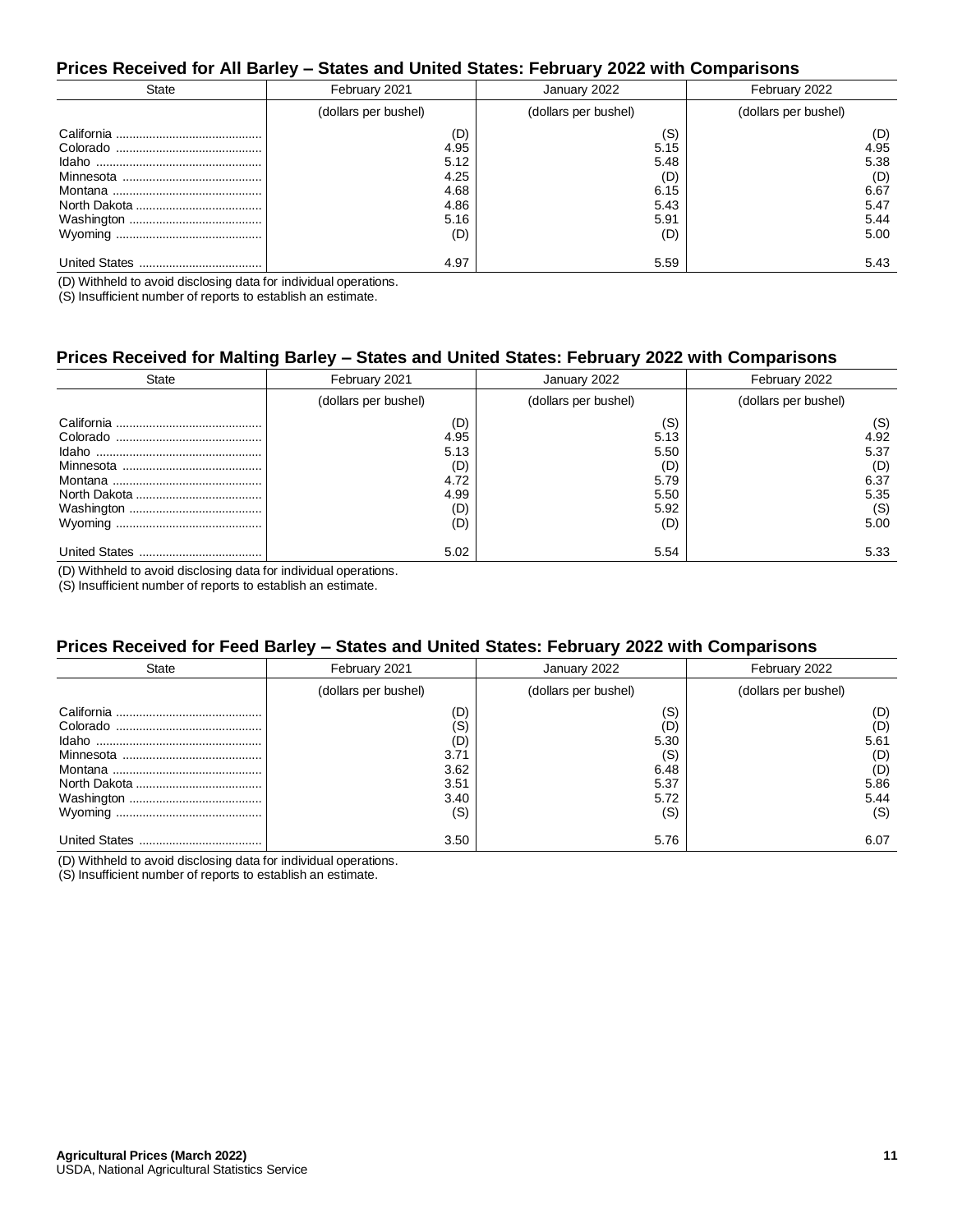# **Prices Received for Corn – States and United States: February 2022 with Comparisons**

| <b>State</b> | February 2021        | January 2022         | February 2022        |
|--------------|----------------------|----------------------|----------------------|
|              | (dollars per bushel) | (dollars per bushel) | (dollars per bushel) |
|              | 4.90                 | 5.90                 | 6.30                 |
|              | 4.69                 | 5.48                 | 6.28                 |
|              | 4.74                 | 5.58                 | 6.16                 |
|              | 4.87                 | 5.70                 | 6.11                 |
|              | 4.94                 | 5.96                 | 6.40                 |
|              | 4.67                 | 5.49                 | 6.09                 |
|              | 4.89                 | 5.47                 | 5.88                 |
|              | 4.57                 | 5.23                 | 5.86                 |
|              | 4.77                 | 5.75                 | 6.18                 |
|              | 4.64                 | 5.57                 | 5.95                 |
|              | 5.98                 | 6.65                 | 7.06                 |
|              | 4.39                 | 5.39                 | 5.88                 |
|              | 4.80                 | 5.56                 | 5.95                 |
|              | 5.69                 | 6.18                 | 6.76                 |
|              | 4.63                 | 5.69                 | 6.11                 |
|              | 5.32                 | 5.81                 | 6.10                 |
|              | 5.50                 | 6.36                 | 6.87                 |
|              | 4.74                 | 5.39                 | 5.84                 |
|              | 4.75                 | 5.57                 | 6.10                 |

# **Prices Received for Sorghum Grain – States and United States: February 2022 with Comparisons**

| <b>State</b> | February 2021     | January 2022      | February 2022     |
|--------------|-------------------|-------------------|-------------------|
|              | (dollars per cwt) | (dollars per cwt) | (dollars per cwt) |
| Kansas       | 11.00             | 10.90             | 11.80             |
|              | 11.70             | 10.40             | 12.00             |
|              | 11.90             | 8.85              | 11.60             |
|              | 11.30             | 10.80             | 12.30             |
|              | 11.10             | 10.80             | 11.90             |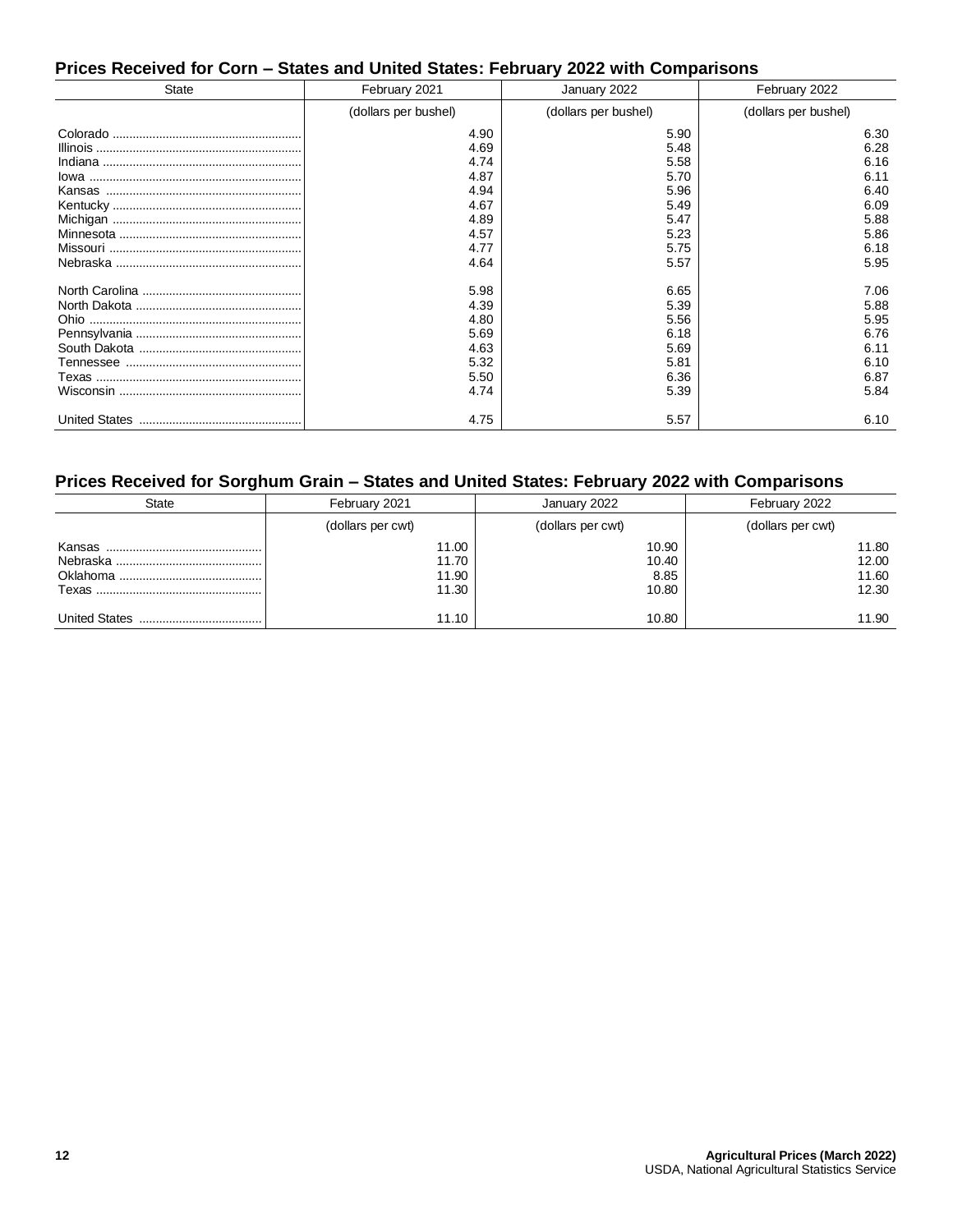#### **Prices Received for Soybeans – States and United States: February 2022 with Comparisons**

| State | February 2021        | January 2022         | February 2022        |
|-------|----------------------|----------------------|----------------------|
|       | (dollars per bushel) | (dollars per bushel) | (dollars per bushel) |
|       | 12.90                | 13.50                | (D)                  |
|       | 12.40                | 12.80                | 14.90                |
|       | 12.60                | 12.80                | 14.60                |
|       | 12.70                | 12.90                | 14.50                |
|       | 12.90                | 13.30                | 14.80                |
|       | 12.10                | 12.70                | 14.20                |
|       | 11.60                | 13.40                | 14.80                |
|       | 13.40                | 13.50                | 15.80                |
|       | 13.10                | 12.70                | 14.80                |
|       | 12.40                | 12.30                | 14.70                |
|       | 12.80                | 13.20                | 14.90                |
|       | 12.50                | 12.80                | 14.70                |
|       | 13.10                | 13.30                | 14.60                |
|       | 12.50                | 12.80                | 14.30                |
|       | 12.70                | 13.30                | 14.90                |
|       | 12.30                | 13.00                | 14.80                |
|       | 12.30                | 12.90                | 14.70                |
|       | 13.00                | 12.50                | 14.70                |
|       | 12.70                | 12.90                | 14.80                |

(D) Withheld to avoid disclosing data for individual operations.

# **Prices Received for Dry Beans – States and United States: February 2022 with Comparisons**

| <b>State</b>         | February 2021                                       | January 2022                                          | February 2022                                         |
|----------------------|-----------------------------------------------------|-------------------------------------------------------|-------------------------------------------------------|
|                      | (dollars per cwt)                                   | (dollars per cwt)                                     | (dollars per cwt)                                     |
|                      | (D)<br>(D)<br>(D)<br>39.40<br>32.20<br>(D)<br>29.40 | 66.90<br>(D)<br>(D)<br>40.90<br>43.60<br>(D)<br>42.90 | (D)<br>45.30<br>(D)<br>44.90<br>44.50<br>(D)<br>45.90 |
| <b>United States</b> | 33.70                                               | 43.20                                                 | 43.80                                                 |

(D) Withheld to avoid disclosing data for individual operations.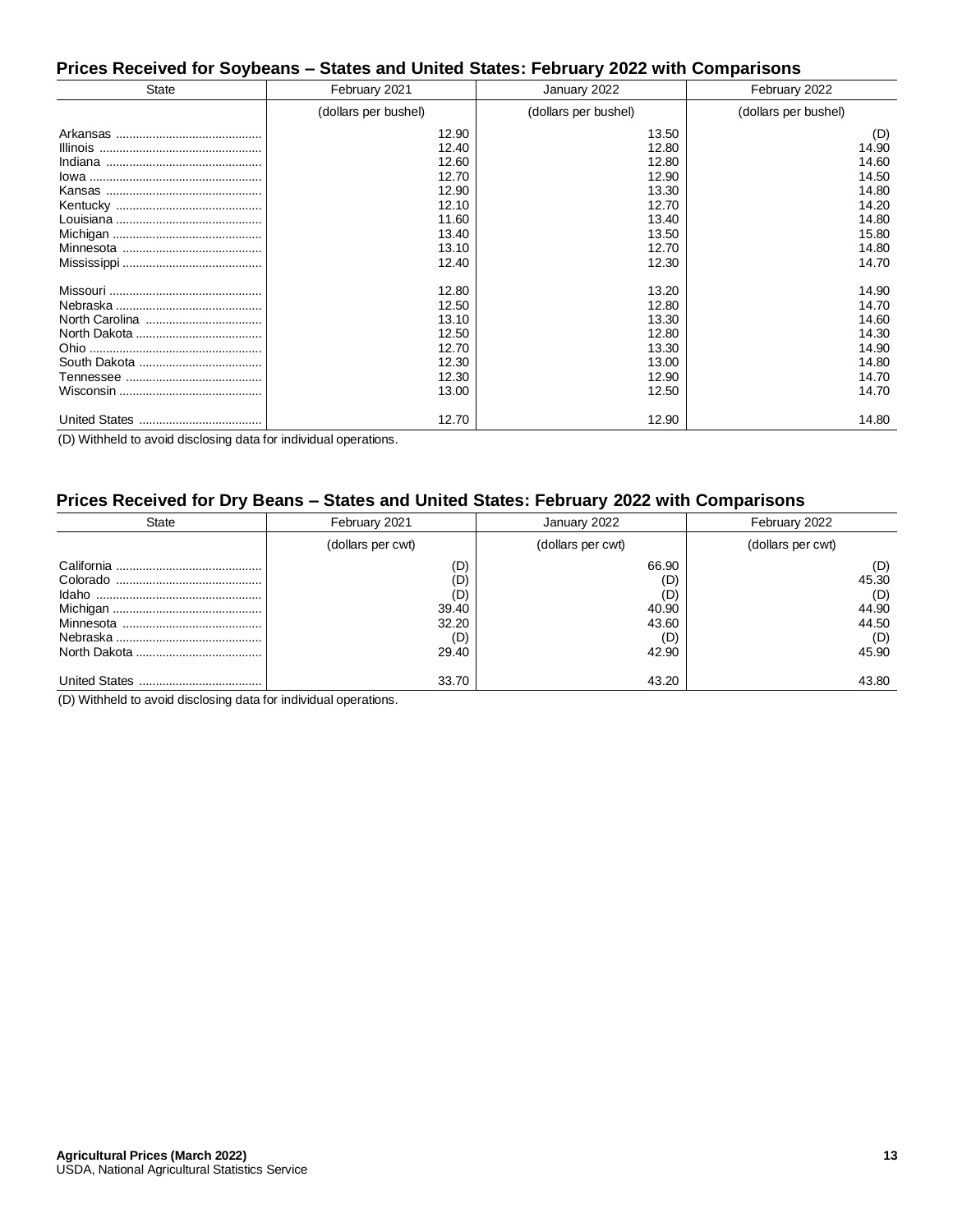#### **Prices Received for Canola – States and United States: February 2022 with Comparisons**

| <b>State</b> | February 2021                | January 2022                 | February 2022              |
|--------------|------------------------------|------------------------------|----------------------------|
|              | (dollars per cwt)            | (dollars per cwt)            | (dollars per cwt)          |
|              | (D)<br>17.00<br>20.50<br>(S) | (D)<br>30.20<br>33.70<br>(S) | (D)<br>(D)<br>37.30<br>(S) |
|              | 20.40                        | 33.70                        | 37.00                      |

(D) Withheld to avoid disclosing data for individual operations.

(S) Insufficient number of reports to establish an estimate.

#### **Prices Received for Flaxseed – States and United States: February 2022 with Comparisons**

| State                    | February 2021        | January 2022         | February 2022        |
|--------------------------|----------------------|----------------------|----------------------|
|                          | (dollars per bushel) | (dollars per bushel) | (dollars per bushel) |
|                          | 13.20                | 31.00                | 31.10                |
| <b>United States</b><br> | 13.20                | 31.00                | 31.10                |

#### **Prices Received for Peanuts (in shell) – States and United States: February 2022 with Comparisons**

| <b>State</b>         | February 2021       | January 2022        | February 2022       |  |
|----------------------|---------------------|---------------------|---------------------|--|
|                      | (dollars per pound) | (dollars per pound) | (dollars per pound) |  |
| Alabama              | 0.210               | 0.249               | 0.254               |  |
|                      | (S)                 | 0.127               | (S)                 |  |
|                      | 0.208               | 0.261               | 0.249               |  |
|                      | 0.202               | 0.249               | 0.236               |  |
|                      | 0.185               | 0.206               | 0.263               |  |
|                      | 0.563               | (S)                 | (S)                 |  |
|                      | 0.220               | 0.304               | 0.268               |  |
|                      | 0.227               | 0.290               | 0.297               |  |
|                      | 0.218               | 0.254               | 0.256               |  |
|                      | 0.232               | 0.288               | 0.300               |  |
| Virginia             | (S)                 | 0.256               | 0.252               |  |
| <b>United States</b> | 0.205               | 0.261               | 0.245               |  |

(S) Insufficient number of reports to establish an estimate.

#### **Prices Received for Sunflower – States and United States: February 2022 with Comparisons**

| <b>State</b> | February 2021                | January 2022                   | February 2022                  |
|--------------|------------------------------|--------------------------------|--------------------------------|
|              | (dollars per cwt)            | (dollars per cwt)              | (dollars per cwt)              |
|              | (D)<br>(D)<br>21.70<br>20.60 | (D)<br>29.30<br>30.80<br>31.60 | (D)<br>30.00<br>31.90<br>33.00 |
|              | 21.40                        | 31.00                          | 32.10                          |

(D) Withheld to avoid disclosing data for individual operations.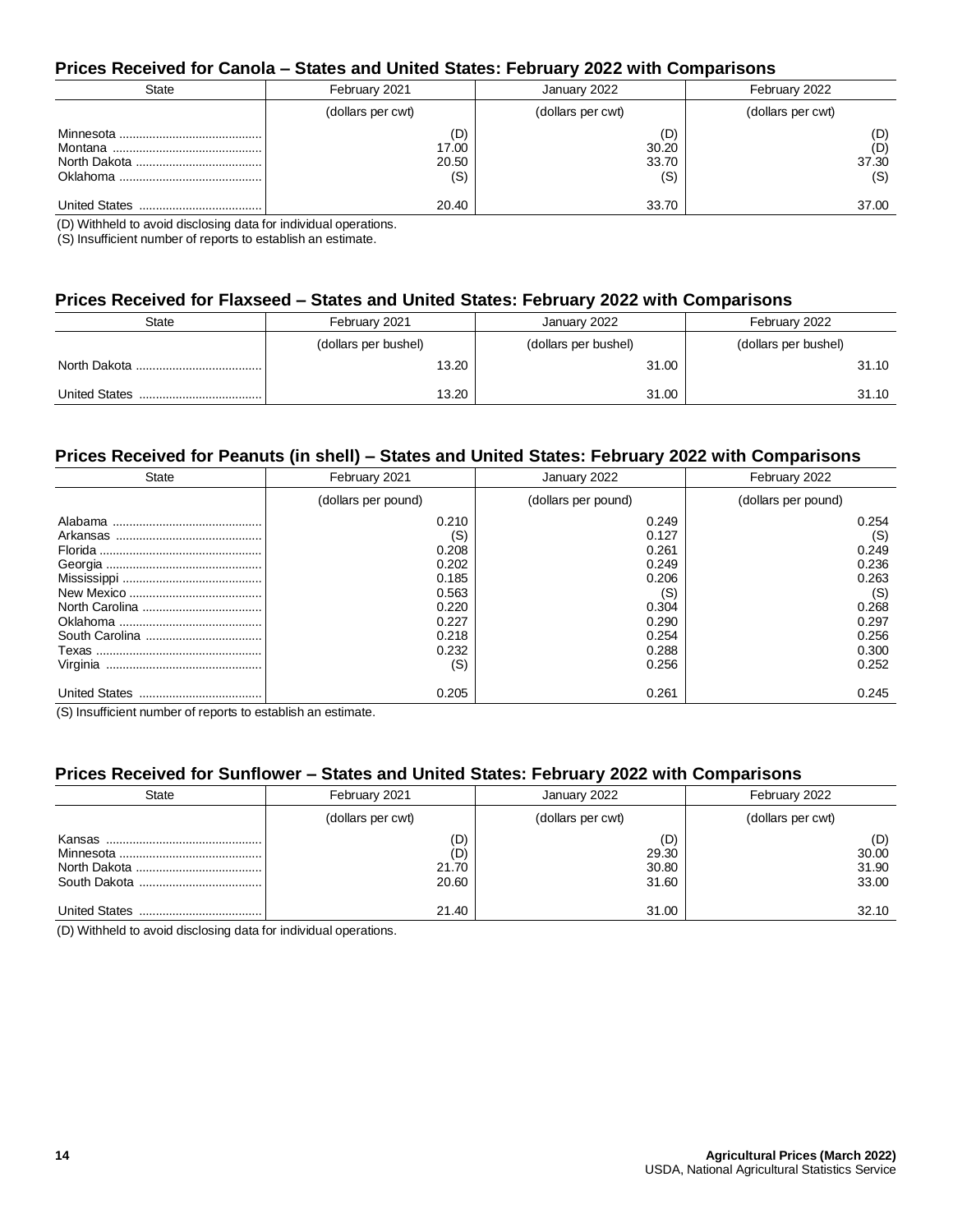# **Prices Received for Upland Cotton and Cottonseed – States and United States: February 2022 with Comparisons**

[Cottonseed marketing year August - February]

|                |                  | Cotton, Upland                                              |                  | Cottonseed        |                   |                   |  |
|----------------|------------------|-------------------------------------------------------------|------------------|-------------------|-------------------|-------------------|--|
| <b>State</b>   | February<br>2021 | January<br>2022                                             | February<br>2022 | February<br>2021  | January<br>2022   | February<br>2022  |  |
|                |                  | (dollars per pound) (dollars per pound) (dollars per pound) |                  | (dollars per ton) | (dollars per ton) | (dollars per ton) |  |
| Alabama        | 0.718            | 0.936                                                       | (D)              | 128.00            | 152.00            | 152.00            |  |
|                | (D)              | (S)                                                         | (D)              | 258.00            | 381.00            | 381.00            |  |
| Arkansas       | (D)              | (D)                                                         | (D)              | (S)               | (S)               | (S)               |  |
| California     | (D)              | (S)                                                         | (S)              | (S)               | (S)               | (S)               |  |
|                | 0.763            | 1.010                                                       | 1.080            | 154.00            | 185.00            | 185.00            |  |
| Louisiana      | 0.735            | (D)                                                         | (S)              | (S)               | (S)               | (S)               |  |
|                | 0.738            | 0.888                                                       | (S)              | (S)               | (S)               | (S)               |  |
| North Carolina | 0.724            | 0.994                                                       | (D)              | 233.00            | 208.00            | 208.00            |  |
| Tennessee      | 0.802            | 0.964                                                       | 1.030            | (S)               | (S)               | (S)               |  |
| Техаs          | 0.680            | 0.955                                                       | 0.988            | (S)               | 252.00            | 252.00            |  |
| United States  | 0.728            | 0.959                                                       | 0.997            | 185.00            | 241.00            | 255.00            |  |

(D) Withheld to avoid disclosing data for individual operations.

(S) Insufficient number of reports to establish an estimate.

#### **Prices Received and Marketings for Upland Cotton and Rice – United States: February 2022 with Comparisons**

| Item                                 | February 2021   | January 2022    | February 2022   |
|--------------------------------------|-----------------|-----------------|-----------------|
| Cotton, Upland                       |                 |                 |                 |
|                                      | 0.728<br>783    | 0.959<br>3,356  | 0.997<br>1,053  |
| Rice, all                            |                 |                 |                 |
|                                      | 14.40<br>14,782 | 15.60<br>17,403 | 15.60<br>14,384 |
| Rice, long                           | 12.50<br>11,132 | 13.50<br>12,416 | 13.70<br>11,665 |
| Rice, medium and short<br>California |                 |                 |                 |
|                                      | 22.50           | 21.80           | 26.50           |
| Other States <sup>3</sup>            |                 |                 |                 |
|                                      | 13.20           | 13.80           | 14.10           |
| <b>United States</b>                 |                 |                 |                 |
|                                      | 19.90           | 20.80           | 23.60           |
|                                      | 3,650           | 4,987           | 2,719           |

<sup>1</sup> Marketings based on a survey of cotton buyers in the major producing States - Alabama, Arizona, Arkansas, California, Georgia, Louisiana, Mississippi, North Carolina, Tennessee, and Texas.

<sup>2</sup> Purchases by private firms and rice (rough equivalent) shipped by cooperatives.

<sup>3</sup> Other States include Arkansas, Louisiana, Mississippi, Missouri, and Texas.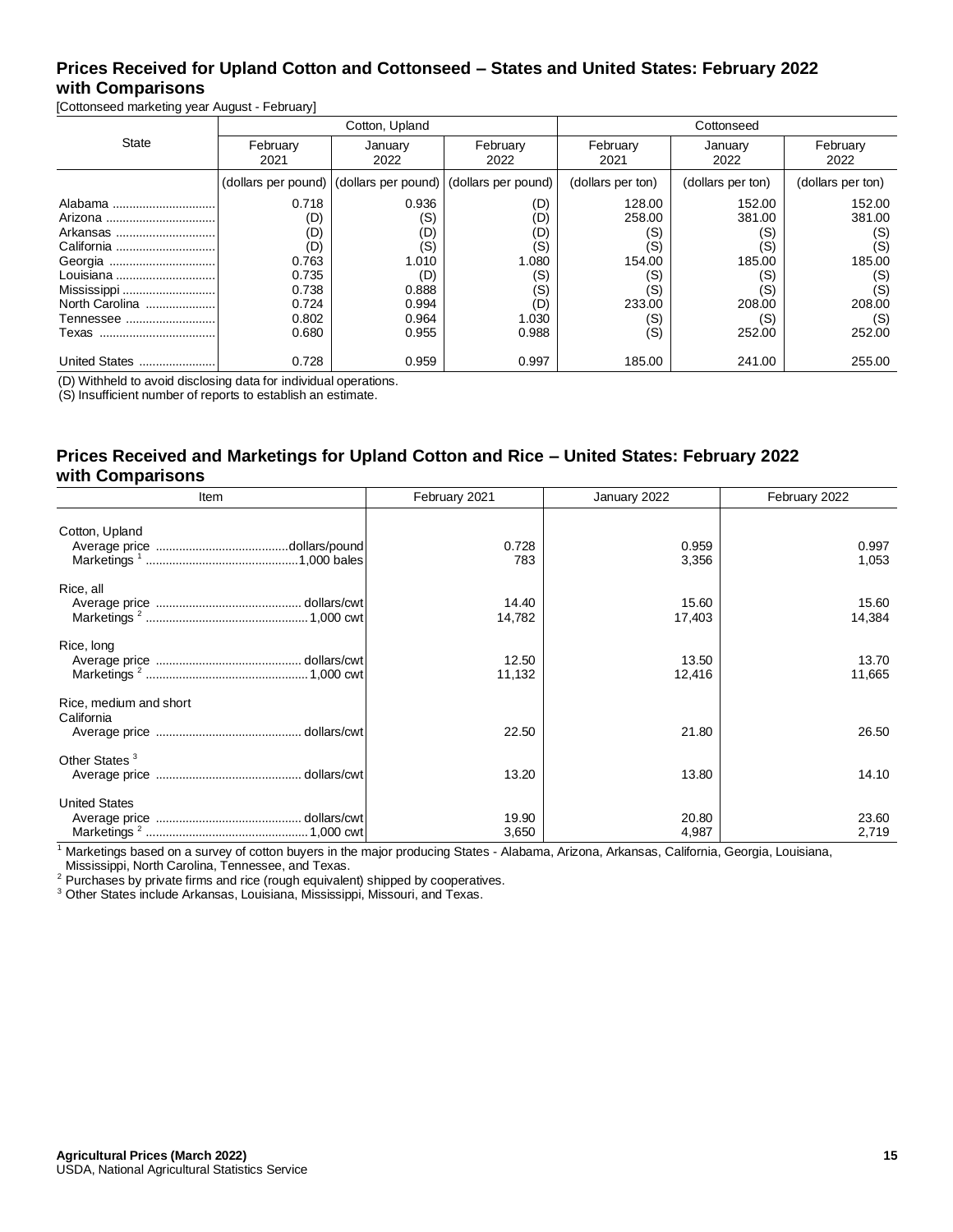#### **Prices Received for Hay by Type – States and United States: February 2022 with Comparisons**

|               |                  | All hay         |                  |                  | Alfalfa hay     |                  |                  | Other hay       |                  |
|---------------|------------------|-----------------|------------------|------------------|-----------------|------------------|------------------|-----------------|------------------|
| <b>State</b>  | February<br>2021 | January<br>2022 | February<br>2022 | February<br>2021 | January<br>2022 | February<br>2022 | February<br>2021 | January<br>2022 | February<br>2022 |
|               | (dollars per     | (dollars per    | (dollars per     | (dollars per     | (dollars per    | (dollars per     | (dollars per     | (dollars per    | (dollars per     |
|               | ton)             | ton)            | ton)             | ton)             | ton)            | ton)             | ton)             | ton)            | ton)             |
| Arizona       | 190.00           | 235.00          | 250.00           | 190.00           | 235.00          | 250.00           | 190.00           | 200.00          | 200.00           |
| California    | 186.00           | 206.00          | 214.00           | 195.00           | 220.00          | 225.00           | 155.00           | 170.00          | 175.00           |
| Colorado      | 214.00           | 213.00          | 209.00           | 210.00           | 210.00          | 205.00           | 225.00           | 235.00          | 235.00           |
| Idaho         | 163.00           | 229.00          | 234.00           | 165.00           | 235.00          | 240.00           | 140.00           | 180.00          | 185.00           |
| Illinois      | 153.00           | 164.00          | 167.00           | 165.00           | 175.00          | 175.00           | 110.00           | 135.00          | 140.00           |
| lowa          | 128.00           | 155.00          | 153.00           | 132.00           | 165.00          | 156.00           | 108.00           | 138.00          | 144.00           |
| Kansas        | 144.00           | 161.00          | 160.00           | 169.00           | 184.00          | 185.00           | 95.00            | 108.00          | 107.00           |
| Kentucky      | 154.00           | 166.00          | 166.00           | 215.00           | 220.00          | 220.00           | 140.00           | 150.00          | 150.00           |
| Michigan      | 182.00           | 179.00          | 180.00           | 200.00           | 200.00          | 200.00           | 155.00           | 140.00          | 140.00           |
| Minnesota     | 124.00           | 181.00          | 179.00           | 135.00           | 197.00          | 193.00           | 84.00            | 153.00          | 152.00           |
| Missouri      | 109.00           | 116.00          | 115.00           | 155.00           | 165.00          | 165.00           | 100.00           | 105.00          | 105.00           |
| Montana       | 133.00           | 244.00          | 249.00           | 135.00           | 250.00          | 255.00           | 125.00           | 215.00          | 215.00           |
| Nebraska      | 108.00           | 146.00          | 145.00           | 117.00           | 162.00          | 162.00           | 88.00            | 102.00          | 102.00           |
| Nevada        | 189.00           | 199.00          | 200.00           | 190.00           | 200.00          | 200.00           | 180.00           | 175.00          | 180.00           |
| New Mexico    | 218.00           | 227.00          | 227.00           | 225.00           | 230.00          | 230.00           | 180.00           | 210.00          | 210.00           |
| New York      | 171.00           | 151.00          | 147.00           | 221.00           | 210.00          | 204.00           | 168.00           | 133.00          | 129.00           |
| North Dakota  | 96.00            | 165.00          | 173.00           | 100.00           | 176.00          | 186.00           | 70.00            | 111.00          | 109.00           |
|               | 176.00           | 167.00          | 168.00           | 210.00           | 190.00          | 190.00           | 160.00           | 150.00          | 150.00           |
| Oklahoma      | 102.00           | 108.00          | 114.00           | 192.00           | 174.00          | 189.00           | 87.00            | 100.00          | 100.00           |
|               | 193.00           | 246.00          | 248.00           | 205.00           | 250.00          | 250.00           | 180.00           | 240.00          | 245.00           |
|               |                  |                 |                  |                  |                 |                  |                  |                 |                  |
| Pennsylvania  | 215.00           | 158.00          | 150.00           | 286.00           | 230.00          | 220.00           | 198.00           | 141.00          | 135.00           |
| South Dakota  | 106.00           | 147.00          | 158.00           | 115.00           | 165.00          | 174.00           | 82.00            | 117.00          | 121.00           |
| Texas         | 153.00           | 154.00          | 158.00           | 221.00           | 206.00          | 213.00           | 144.00           | 148.00          | 148.00           |
| Utah<br>      | 192.00           | 254.00          | 259.00           | 195.00           | 255.00          | 260.00           | 135.00           | 195.00          | 195.00           |
| Washington    | 173.00           | 244.00          | 254.00           | 170.00           | 230.00          | 245.00           | 180.00           | 270.00          | 275.00           |
| Wisconsin     | 167.00           | 155.00          | 153.00           | 179.00           | 160.00          | 160.00           | 118.00           | 134.00          | 129.00           |
| Wyoming       | 175.00           | 222.00          | 221.00           | 175.00           | 230.00          | 230.00           | 175.00           | 195.00          | 195.00           |
| United States | 158.00           | 182.00          | 187.00           | 171.00           | 211.00          | 214.00           | 139.00           | 144.00          | 146.00           |

#### **Prices Received for Premium and Supreme Alfalfa Hay – States and 5-State Total: February 2022**

| <b>State</b>                    | February 2021     | January 2022      | February 2022     |
|---------------------------------|-------------------|-------------------|-------------------|
|                                 | (dollars per ton) | (dollars per ton) | (dollars per ton) |
|                                 | 220.00            | 255.00            | 260.00            |
|                                 | 185.00            | 270.00            | 280.00            |
|                                 | 225.00            | 220.00            | 220.00            |
|                                 | 187.00            | 239.00            | 229.00            |
|                                 | 256.00            | 280.00            | 284.00            |
|                                 | 340.00            | 265.00            | 275.00            |
|                                 | 228.00            | 243.00            | 247.00            |
|                                 | 232.00            | 250.00            | 243.00            |
| 5-State Total <sup>12</sup><br> | 211.00            | 262.00            | 266.00            |

<sup>1</sup> 5-State total represents a weighted (hay purchases) average price for the five largest milk producing States (based on the pounds of milk produced during the previous month).

<sup>2</sup> For February 2021, includes California, Idaho, New York, Texas, and Wisconsin. For January 2022, includes California, Idaho, New York, Texas, and Wisconsin. For February 2022, includes California, Idaho, New York, Texas, and Wisconsin.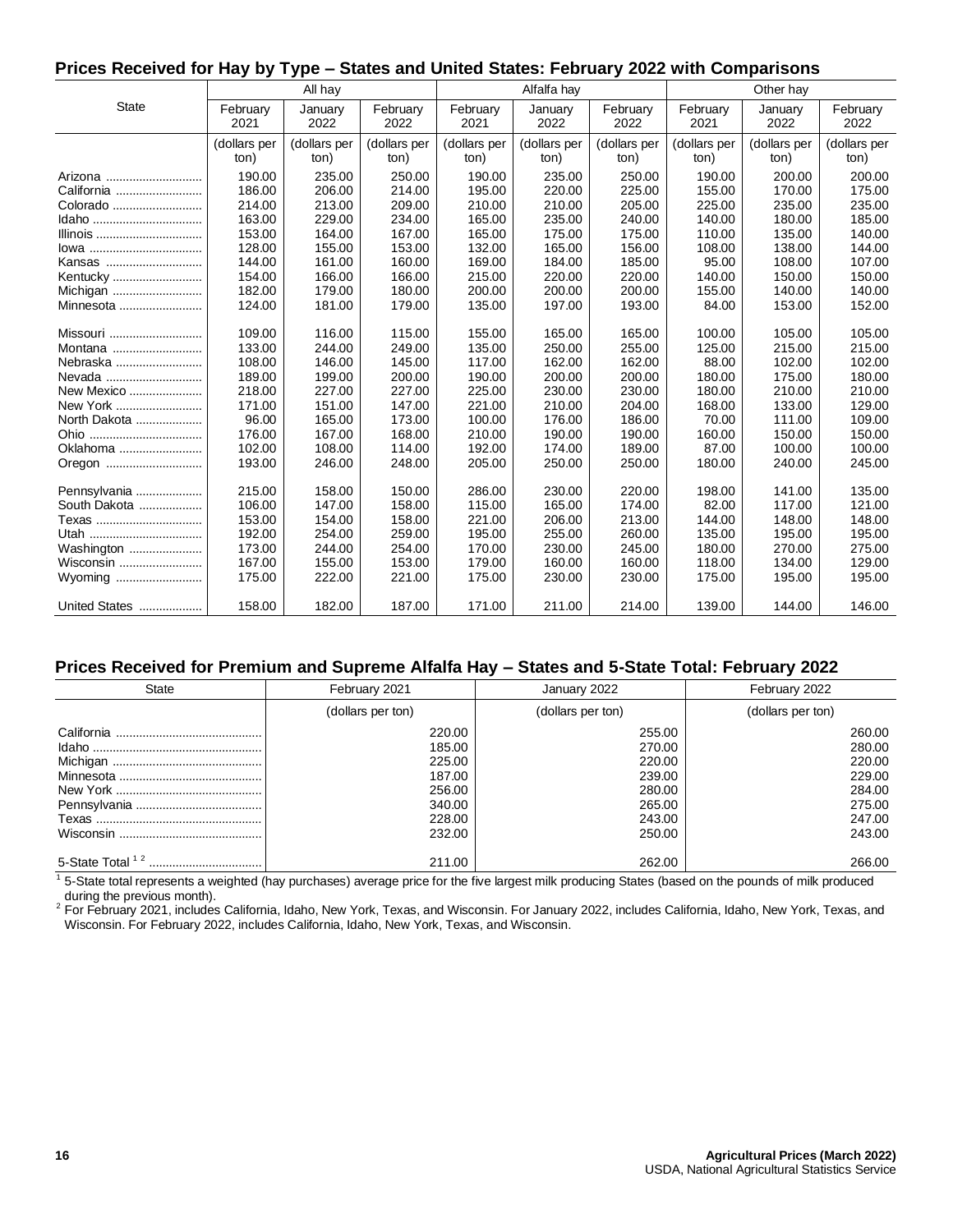# **Prices Received for Citrus Fruits by Utilization – United States: February 2021**

|           | <b>FOB</b>           | Equivalent returns   |                      |                      |                      |                      |                      |  |  |
|-----------|----------------------|----------------------|----------------------|----------------------|----------------------|----------------------|----------------------|--|--|
| Commodity | packed               | Packinghouse door    |                      |                      | On-tree              |                      |                      |  |  |
|           | fresh                | All                  | Fresh                | <b>Process</b>       | All                  | Fresh                | Process              |  |  |
|           | (dollars per<br>box) | (dollars per<br>box) | (dollars per<br>box) | (dollars per<br>box) | (dollars per<br>box) | (dollars per<br>box) | (dollars per<br>box) |  |  |
|           | 38.50                | 13.55                | 27.13                | 6.20                 | 11.06                | 24.84                | 3.60                 |  |  |
|           | 45.10                | 25.47                | 34.47                | (D)                  | 18.96                | 27.55                | (D)                  |  |  |
| Oranges   | 34.10                | 15.88                | 23.41                | 8.01                 | 12.88                | 20.47                | 4.94                 |  |  |

(D) Withheld to avoid disclosing data for individual operations.

# **Prices Received for Citrus Fruits by Utilization – United States: January 2022**

|           | <b>FOB</b>           | Equivalent returns   |                      |                      |                      |                      |                      |  |
|-----------|----------------------|----------------------|----------------------|----------------------|----------------------|----------------------|----------------------|--|
| Commodity | packed               |                      | Packinghouse door    |                      | On-tree              |                      |                      |  |
|           | fresh                | All                  | Fresh                | <b>Process</b>       | All                  | Fresh                | Process              |  |
|           | (dollars per<br>box) | (dollars per<br>box) | (dollars per<br>box) | (dollars per<br>box) | (dollars per<br>box) | (dollars per<br>box) | (dollars per<br>box) |  |
|           | 43.80                | 16.86                | 32.48                | 5.96                 | 14.04                | 30.16                | 2.78                 |  |
|           | 44.00                | 24.46                | 33.33                | (D)                  | 17.96                | 26.41                | (D)                  |  |
|           | 37.50                | 15.26                | 26.83                | 9.83                 | 12.20                | 23.85                | 6.73                 |  |

(D) Withheld to avoid disclosing data for individual operations.

## **Prices Received for Citrus Fruits by Utilization – United States: February 2022**

|           | <b>FOB</b>           | Equivalent returns   |                      |                      |                      |                      |                      |  |
|-----------|----------------------|----------------------|----------------------|----------------------|----------------------|----------------------|----------------------|--|
| Commodity | packed               |                      | Packinghouse door    |                      |                      | On-tree              |                      |  |
|           | fresh                | All                  | Fresh                | <b>Process</b>       | All                  | Fresh                | Process              |  |
|           | (dollars per<br>box) | (dollars per<br>box) | (dollars per<br>box) | (dollars per<br>box) | (dollars per<br>box) | (dollars per<br>box) | (dollars per<br>box) |  |
|           | 42.30                | 14.43                | 30.79                | 6.46                 | 11.37                | 28.33                | 3.11                 |  |
|           | 44.40                | 18.38                | 33.75                | (D)                  | 12.17                | 26.83                | (D)                  |  |
|           | 39.30                | 18.05                | 28.58                | 10.17                | 14.99                | 25.60                | 7.04                 |  |

(D) Withheld to avoid disclosing data for individual operations.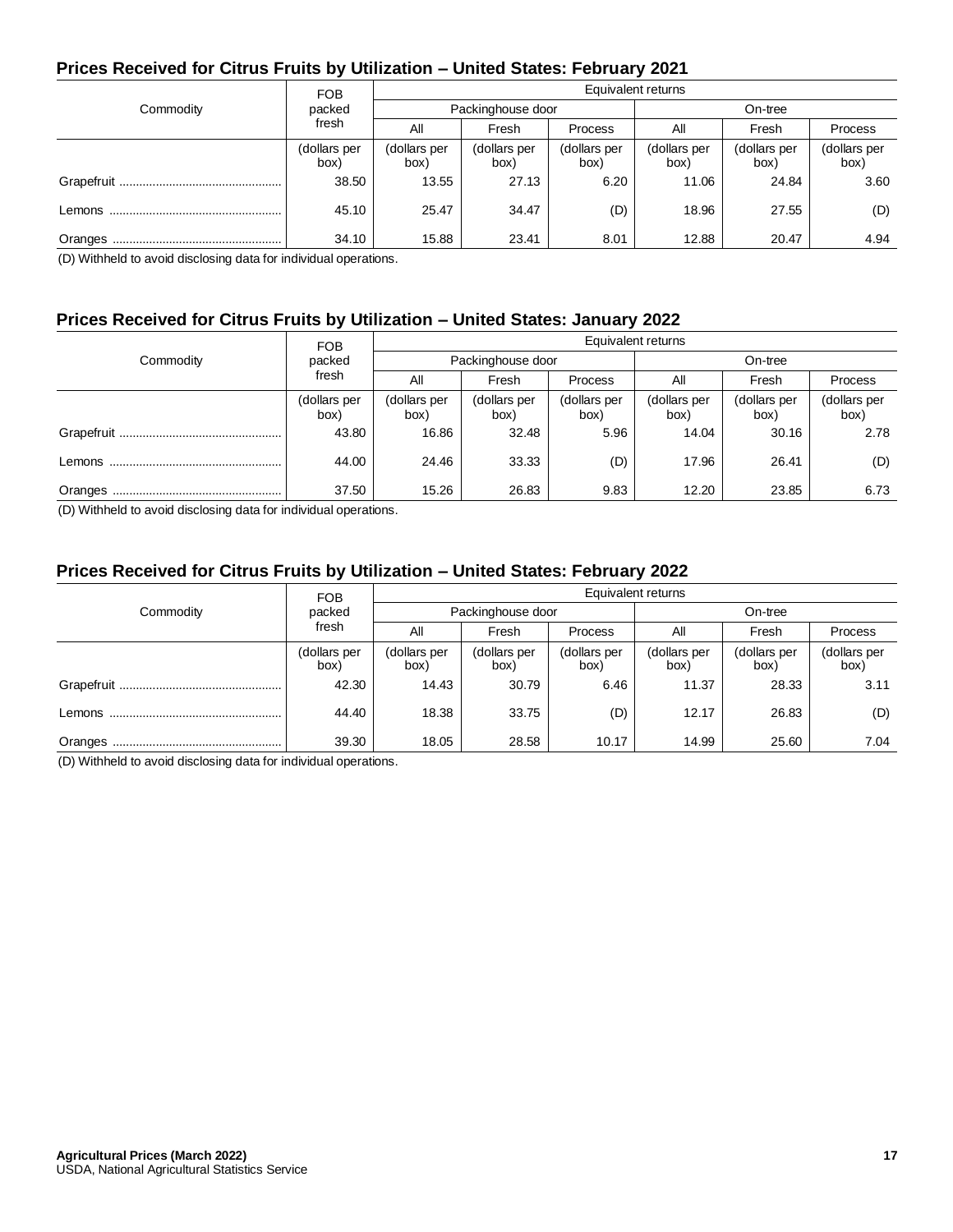## **Prices Received for All Milk – States and United States: February 2022 with Comparisons**

|               | February 2021     |           | January 2022      |           | February 2022     |           |
|---------------|-------------------|-----------|-------------------|-----------|-------------------|-----------|
| <b>State</b>  | Price             | Fat test  | Price             | Fat test  | Price             | Fat test  |
|               | (dollars per cwt) | (percent) | (dollars per cwt) | (percent) | (dollars per cwt) | (percent) |
| Arizona       | 15.20             | 3.77      | 23.30             | 3.92      | 24.20             | 3.85      |
| California    | 17.80             | 3.98      | 24.40             | 4.19      | 24.90             | 4.14      |
| Colorado      | 16.90             | 4.00      | 24.00             | 4.03      | 24.70             | 4.01      |
|               | 20.00             | 3.70      | 26.10             | 3.71      | 27.50             | 3.73      |
|               | 18.90             | 3.83      | 25.60             | 3.78      | 26.90             | 3.81      |
|               | 17.00             | 4.19      | 24.30             | 4.31      | 25.00             | 4.27      |
|               | 16.60             | 4.12      | 23.80             | 4.22      | 24.60             | 4.20      |
|               | 17.10             | 4.11      | 23.90             | 4.15      | 24.60             | 4.13      |
|               | 17.40             | 4.27      | 23.40             | 4.35      | 24.10             | 4.28      |
|               | 14.30             | 4.16      | 23.20             | 4.28      | 23.70             | 4.29      |
| Michigan      | 15.90             | 4.02      | 23.20             | 4.11      | 23.80             | 4.08      |
| Minnesota     | 17.80             | 4.31      | 23.70             | 4.43      | 24.20             | 4.41      |
| New Mexico    | 14.00             | 3.95      | 22.40             | 4.03      | 22.90             | 4.02      |
| New York      | 17.40             | 4.11      | 24.70             | 4.16      | 25.40             | 4.13      |
|               | 17.80             | 4.05      | 23.60             | 4.11      | 24.10             | 4.11      |
|               | 19.50             | 4.18      | 26.00             | 4.43      | 26.30             | 4.37      |
| Pennsylvania  | 17.40             | 4.09      | 24.80             | 4.13      | 25.70             | 4.11      |
| South Dakota  | 18.70             | 4.57      | 25.20             | 4.70      | 25.80             | 4.67      |
|               | 16.00             | 4.36      | 25.60             | 4.42      | 25.20             | 4.42      |
|               | 17.00             | 4.01      | 24.00             | 4.15      | 24.70             | 4.11      |
| Vermont       | 17.90             | 4.13      | 25.20             | 4.19      | 26.00             | 4.16      |
|               | 18.90             | 4.01      | 25.20             | 4.05      | 26.30             | 4.05      |
| Washington    | 16.40             | 4.18      | 25.20             | 4.34      | 25.80             | 4.27      |
| Wisconsin     | 17.20             | 4.13      | 23.40             | 4.19      | 24.00             | 4.17      |
| United States | 17.10             | 4.10      | 24.20             | 4.21      | 24.70             | 4.18      |

[Before deduction for hauling. Includes quality, quantity, and other premiums. Excludes hauling subsidies]

#### **Prices Received for Milk Cows – States and United States: January 2022 with Comparisons**

[Animals sold for dairy herd replacement only. Quarterly United States milk cow prices are based on revised milk cow inventory]

| <b>State</b> | January 2021       | October 2021       | January 2022       |
|--------------|--------------------|--------------------|--------------------|
|              | (dollars per head) | (dollars per head) | (dollars per head) |
|              | 1,500              | 1,500              | 1,500              |
|              | 1,350              | 1,300              | 1,330              |
|              | 1,300              | 1,400              | 1,400              |
|              | 1,400              | 1,430              | 1,460              |
|              | 1,280              | 1,290              | 1,250              |
|              | 1,350              | 1,300              | 1,350              |
|              | 1,290              | 1,320              | 1,300              |
|              | 1,350              | 1,320              | 1,370              |
|              | 1,310              | 1,310              | 1,380              |
|              | 1,400              | 1,380              | 1,450              |
|              | 1,400              | 1,360              | 1,410              |
|              | 1,260              | 1,260              | 1,320              |
|              | 1,400              | 1,450              | 1,400              |
|              | 1,300              | 1,270              | 1,330              |
|              | 1,230              | 1,300              | 1,310              |
|              | 1,300              | 1,250              | 1,400              |
|              | 1,250              | 1,310              | 1,400              |
|              | 1,350              | 1,330              | 1,350              |
|              | 1,400              | 1,350              | 1,400              |
|              | 1,200              | 1,250              | 1,200              |
|              | 1,350              | 1,400              | 1,460              |
|              | 1,180              | 1,260              | 1,300              |
|              | 1,350              | 1,350              | 1,400              |
|              | 1,470              | 1,450              | 1,470              |
|              | 1,360              | 1,340              | 1,380              |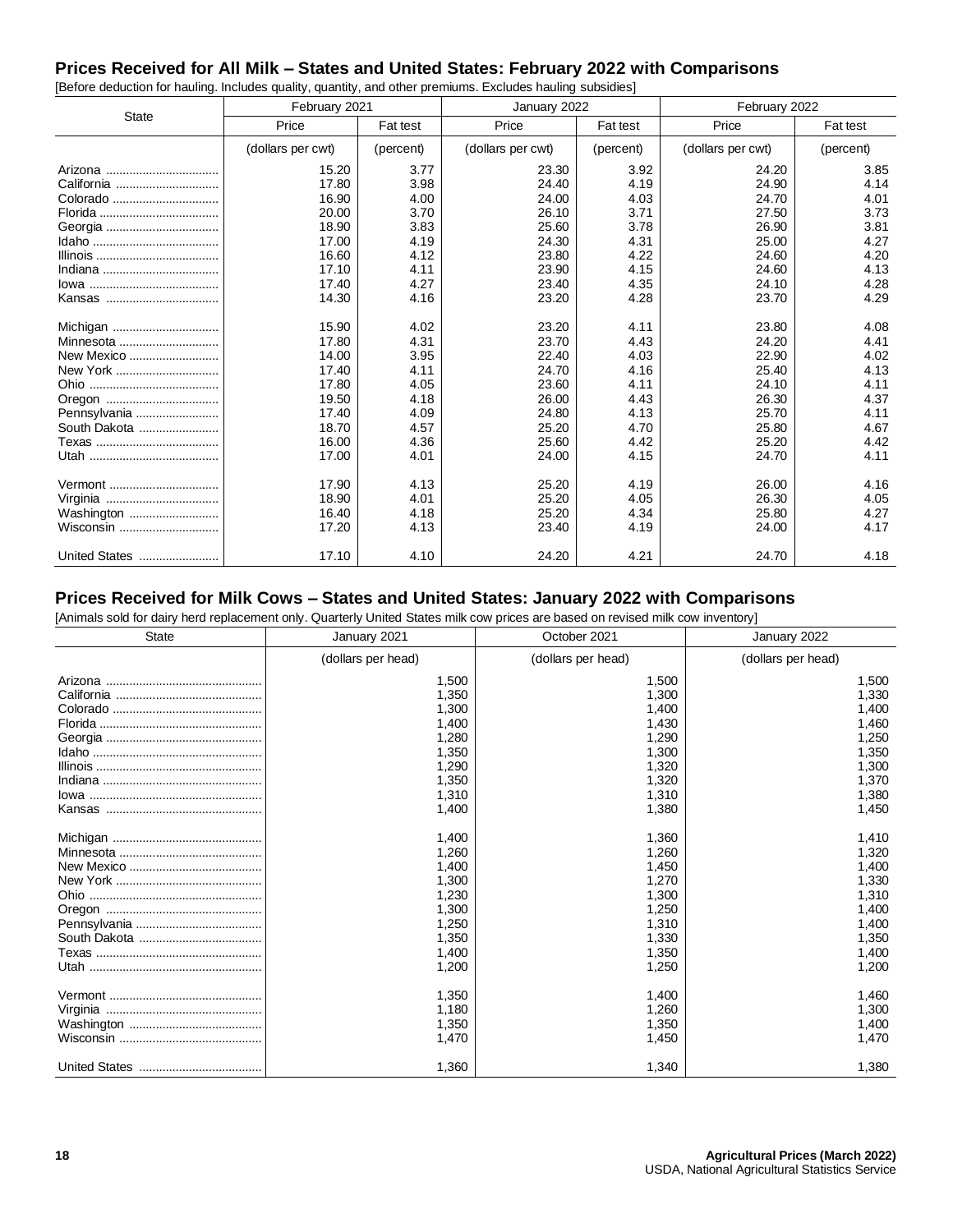## **Parity Price Overview**

Parity prices, based on data from January 2021, and adjusted base price data from which parity prices are computed are presented in the tables on the following pages. Parity prices are computed under the provisions of Title III. Subtitle A, Section 301(a) of the Agricultural Adjustment Act of 1938 as amended by the Agricultural Acts of 1948, 1949, 1954, and 1956.

The parity prices shown in this report are based on the provisions of the amended Act. Briefly, the actual method of computation is as follows:

a. The average of prices received by farmers for individual commodities for the 10 preceding years is calculated (for 2021, the 10-average includes the years 2011-2020). An allowance for unredeemed loans and other supplemental payments resulting from price support programs, such as the deficiency payments for grains and cotton, is included for those commodities for which applicable.

b. This 10-year average is divided by the average of the Index of Prices Received by Farmers for the same 10 preceding calendar years, adjusted to include an allowance for unredeemed loans and other supplemental price support operations, to give an "adjusted base price".

c. Parity prices are computed by multiplying the "adjusted base prices" by the current Parity Index (the Index of Prices Paid by Farmers, including Interest, Taxes, and Wage Rates, 1910-1914=100).

Parity prices are calculated in terms of prices received by farmers in the local markets in which they ordinarily sell. This means that the parity prices apply to the average of all classes and grades of the commodity as sold by all farmers in the United States, except as otherwise specified. Fruits and vegetables for fresh use and for processing are usually considered separate commodities and separate parity prices are calculated. The Agricultural Marketing Agreement Act of 1937 provided for parity prices for certain commodities covered by a marketing agreement or order program. Under present legislation, United States parity prices, with appropriate adjustments where needed, may be used for the purpose of this Act.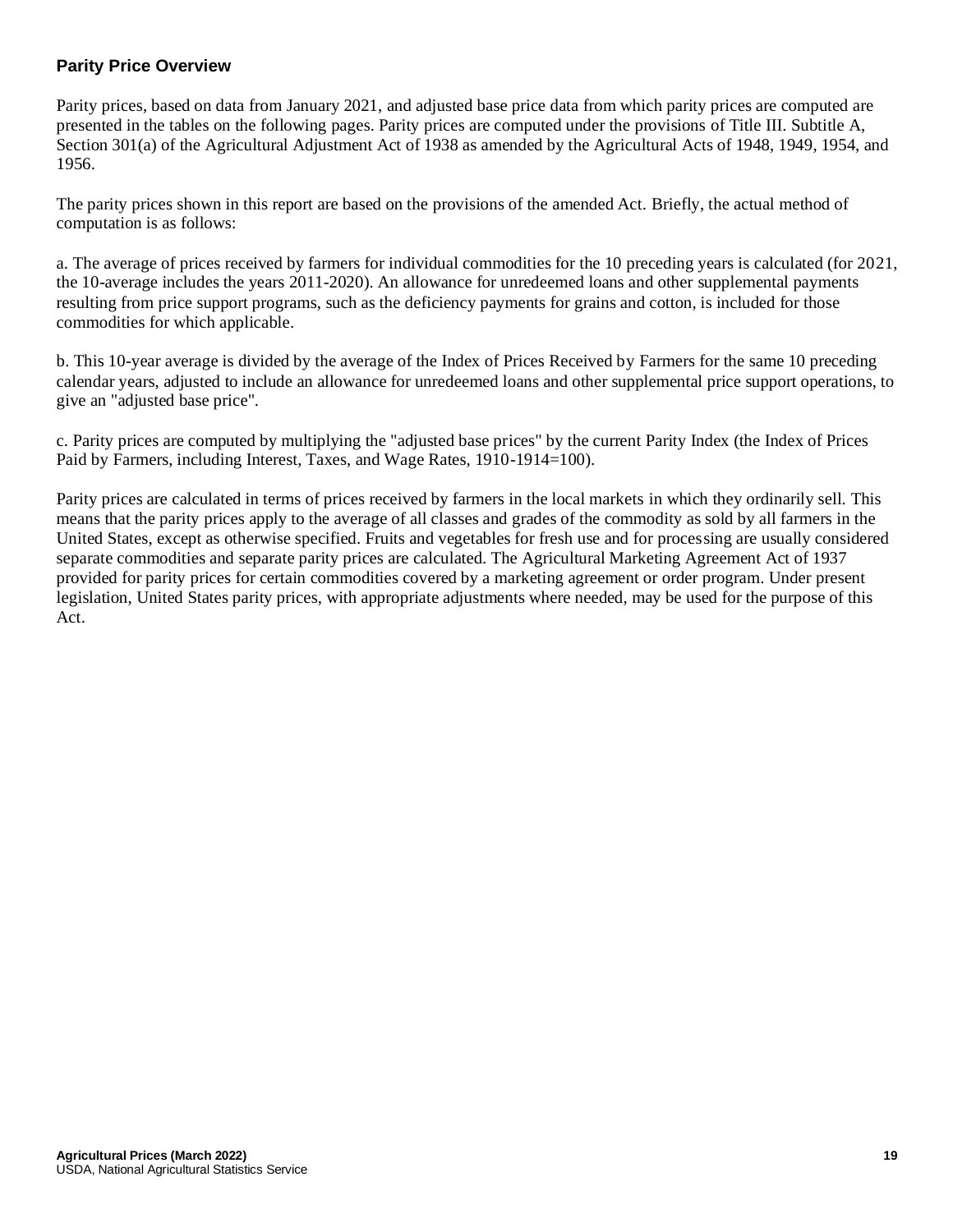## **Commodity Parity Prices and Price as Percent of Parity Price – United States: February 2022 with Comparisons**

[Parity prices are computed under the provisions of Title III, Subtitle a, Section 301 (a) of the Agricultural Adjustment Act of 1938 as amended by the Agricultural Acts of 1948, 1949, and 1956. See February *Agricultural Prices* for details on adjusted base price and parity price computations. Parity data not available for blank cells. Primary source of data for livestock and milk prices is United States Department of Agriculture's Agricultural Marketing Service]

|                             | Adjusted      |                  | Parity price    |                  | Price as percent<br>of parity |                 |                  |
|-----------------------------|---------------|------------------|-----------------|------------------|-------------------------------|-----------------|------------------|
| Commodity and unit          | base<br>price | February<br>2021 | January<br>2022 | February<br>2022 | February<br>2021              | January<br>2022 | February<br>2022 |
|                             | (dollars)     | (dollars)        | (dollars)       | (dollars)        | (percent)                     | (percent)       | (percent)        |
| <b>Basic commodities</b>    |               |                  |                 |                  |                               |                 |                  |
|                             | 0.532         | 17.00            | 17.90           | 18.20            | 34                            | 47              | 50               |
|                             | 1.28          | 40.00            | 43.00           | 43.70            | 36                            | 36              | 36               |
|                             | 0.409         | 13.10            | 13.70           | 14.00            | 36                            | 41              | 44               |
| Cotton                      |               |                  |                 |                  |                               |                 |                  |
|                             | 0.066         | 2.11             | 2.22            | 2.25             | 35                            | 43              | 44               |
|                             | 0.126         | 4.19             | 4.23            | 4.30             | 28                            | 28              | 28               |
|                             | 0.022         | 0.682            | 0.739           | 0.752            | 30                            | 35              | 33               |
|                             | 2.24          | 71.30            | 75.30           | 76.50            | 27                            | 34              | 47               |
|                             | 2.84          | 92.10            | 95.50           | 97.00            | 26                            | 36              | 33               |
|                             | 2.21          | 70.10            | 74.30           | 75.50            | 28                            | 53              | 58               |
| Designated non-basic        |               |                  |                 |                  |                               |                 |                  |
|                             | 1.75          | 55.50            | 58.80           | 59.80            | 32                            | 41              | 42               |
|                             | 0.198         | 5.98             | 6.65            | 6.76             | 34                            | 31              | 30               |
| Wool and mohair             |               |                  |                 |                  |                               |                 |                  |
|                             | 0.148         | 4.68             | 4.97            | 5.06             | 35                            | 34              | 34               |
|                             | 0.466         | 14.30            | 15.70           | 15.90            | 35                            | 36              | 35               |
| Other non-basic             |               |                  |                 |                  |                               |                 |                  |
|                             | 0.042         | 1.180            | 1.410           | 1.430            | 62                            | 53              | 53               |
|                             | 0.487         | 15.30            | 16.40           | 16.60            | 32                            | 34              | 33               |
|                             | 1.79          | 56.10            | 60.20           | 61.10            | 36                            | 56              | 61               |
|                             | 19.30         | 598.00           | 649.00          | 659.00           | 31                            | 37              | 39               |
|                             | 3.09          | 96.70            | 104.00          | 106.00           | 35                            | 42              | 41               |
|                             | 1.11          | 33.20            | 37.30           | 37.90            | 40                            | 83              | 82               |
|                             | 0.288         | 8.96             | 9.68            | 9.84             | 35                            | 59              | 60               |
|                             | 1.09          | 32.90            | 36.60           | 37.20            | 29                            | 37              | 37               |
|                             | 0.716         | 22.60            | 24.10           | 24.50            | 49                            | 45              | 49               |
|                             | 1.02          | 31.90            | 34.30           | 34.80            | 40                            | 38              | 43               |
|                             | 2.02          | 64.20            | 67.90           | 69.00            | 33                            | 46              | 47               |
| Citrus (equivalent on-tree) |               |                  |                 |                  |                               |                 |                  |
|                             | 0.936         | 28.10            | 31.50           | 32.00            | 39                            | 45              | 36               |
|                             | 2.03          | 61.40            | 68.20           | 69.30            | 31                            | 26              | 18               |
|                             | 1.070         | 32.60            | 36.00           | 36.60            | 40                            | 34              | 41               |
| Livestock and poultry       |               |                  |                 |                  |                               |                 |                  |
|                             | 11.70         | 366.00           | 393.00          | 400.00           | 31                            | 34              | 34               |
|                             | 0.050         | 1.55             | 1.68            | 1.71             | 28                            | 47              | 44               |
|                             | 17.30         | 539.00           | 581.00          | 591.00           | 31                            | 32              | 33               |
|                             | 0.099         | 3.07             | 3.33            | 3.38             | 30                            | 39              | 39               |
|                             | 5.47          | 172.00           | 184.00          | 187.00           | 33                            | 32              | 37               |
|                             | 0.066         | 2.050            | 2.220           | 2.250            | 36                            | 39              | 40               |

<sup>1</sup> Parity prices began January 2015.

<sup>2</sup> Seasonally adjusted price as percentage of parity price.

<sup>3</sup> Wholesale extracted. Adjusted base price derived from state annual averages prices weighted by production. For 1982 through 1985 the national averages are the support prices.

4 Equivalent packinghouse-door returns for California, New York, Oregon, and Washington. Price at point of first sale for other states.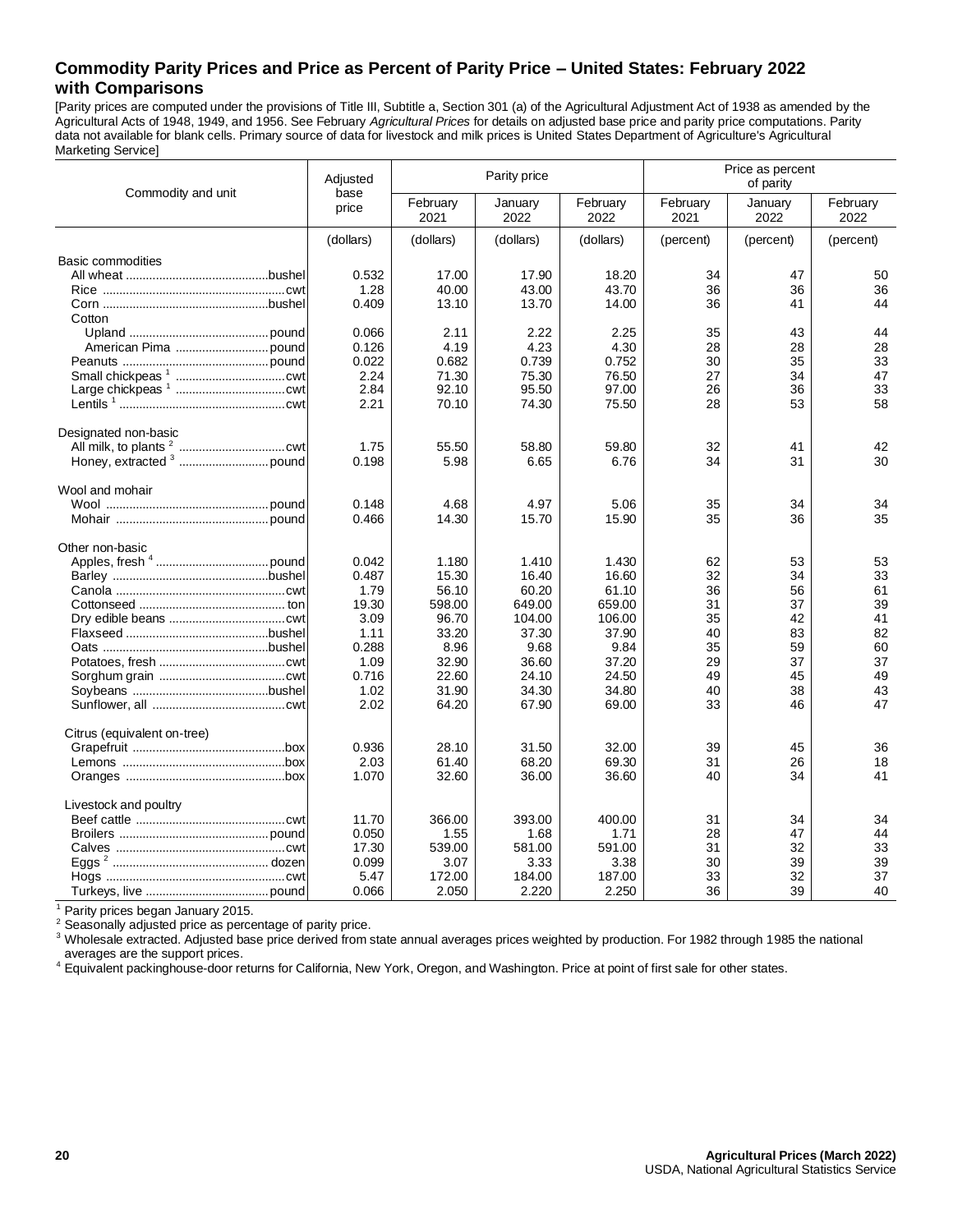## **Commodity Parity Prices – United States: February 2022 with Comparisons**

[Parity prices are computed under the provisions of Title III, Subtitle a, Section 301 (a) of the Agricultural Adjustment Act of 1938 as amended by the Agricultural Acts of 1948, 1949, and 1956. See February *Agricultural Prices* for details on adjusted base price and parity price computations]

|                                  | Adjusted      | Parity price     |                 |                  |  |
|----------------------------------|---------------|------------------|-----------------|------------------|--|
| Commodity and unit               | base<br>price | February<br>2021 | January<br>2022 | February<br>2022 |  |
|                                  | (dollars)     | (dollars)        | (dollars)       | (dollars)        |  |
| Field crops and miscellaneous    |               |                  |                 |                  |  |
|                                  | 0.457         | 13.60            | 15.40           | 15.60            |  |
|                                  | 3.04          | 95.20            | 102.00          | 104.00           |  |
|                                  | 2.50          | 79.10            | 84.00           | 85.40            |  |
|                                  | 0.621         | 19.60            | 20.90           | 21.20            |  |
|                                  | 2.20          | 67.90            | 73.90           | 75.20            |  |
|                                  | 1.71          | 53.90            | 57.50           | 58.40            |  |
|                                  | 2.05          | 63.20            | 68.90           | 70.00            |  |
| Tobacco                          |               |                  |                 |                  |  |
|                                  | 0.186         | 5.74             | 6.25            | 6.35             |  |
|                                  | 0.255         | 7.94             | 8.57            | 8.71             |  |
|                                  | 0.186         | 5.67             | 6.25            | 6.35             |  |
|                                  | 0.175         | 5.39             | 5.88            | 5.98             |  |
|                                  | 0.227         | 7.07             | 7.63            | 7.75             |  |
|                                  | 0.224         | 6.63             | 7.53            | 7.65             |  |
| Non-citrus fruit                 |               |                  |                 |                  |  |
|                                  | 20.60         | 645.00           | 692.00          | 704.00           |  |
|                                  | 125.00        | 3,940.00         | 4,200.00        | 4,270.00         |  |
|                                  | 185.00        | 6.010.00         | 6.220.00        | 6,320.00         |  |
| Cherries                         |               |                  |                 |                  |  |
|                                  | 214.00        | 6,570.00         | 7,190.00        | 7,310.00         |  |
|                                  | 0.030         | 0.899            | 1.010           | 1.020            |  |
|                                  | 3.32          | 105.00           | 112.00          | 113.00           |  |
|                                  | 220.00        | 6,390.00         | 7,390.00        | 7,520.00         |  |
| Grapes (California)              |               |                  |                 |                  |  |
|                                  | 79.40         | 2,430.00         | 2,670.00        | 2,710.00         |  |
|                                  | 128.00        | 3.630.00         | 4.300.00        | 4,370.00         |  |
|                                  | 84.20         | 2,510.00         | 2,830.00        | 2,880.00         |  |
|                                  | 112.00        | 3,470.00         | 3.760.00        | 3,830.00         |  |
| See footnote(s) at end of table. |               |                  |                 | --continued      |  |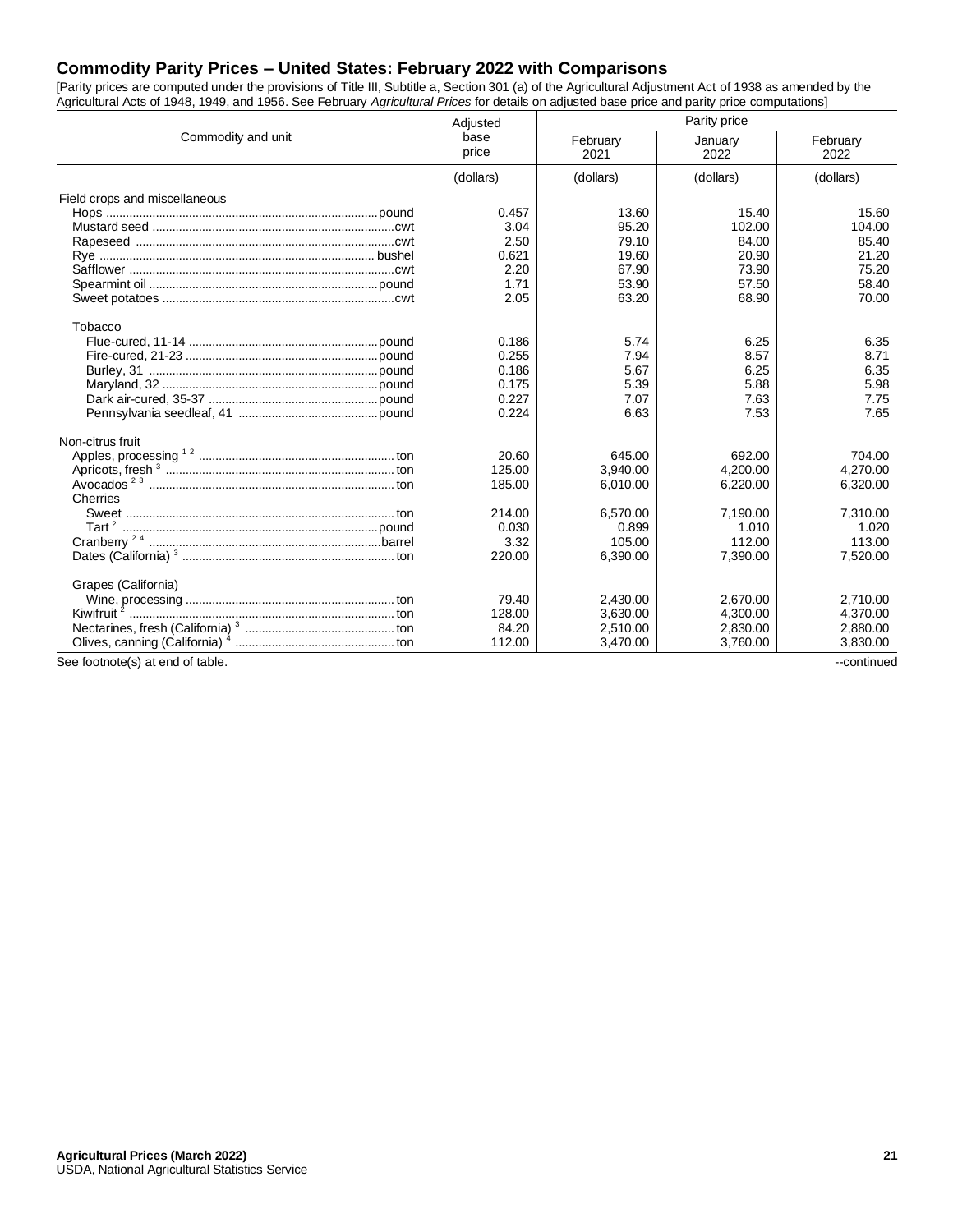## **Commodity Parity Prices – United States: February 2022 with Comparisons** (continued)

[Parity prices are computed under the provisions of Title III, Subtitle a, Section 301 (a) of the Agricultural Adjustment Act of 1938 as amended by the Agricultural Acts of 1948, 1949, and 1956. See February *Agricultural Prices* for details on adjusted base price and parity price computations]

|                                       | Adjusted      | Parity price     |                 |                  |  |
|---------------------------------------|---------------|------------------|-----------------|------------------|--|
| Commodity and unit                    | base<br>price | February<br>2021 | January<br>2022 | February<br>2022 |  |
|                                       | (dollars)     | (dollars)        | (dollars)       | (dollars)        |  |
| Non-citrus fruit - continued          |               |                  |                 |                  |  |
|                                       | 0.042         | 1.34             | 1.41            | 1.43             |  |
|                                       | 111.00        | 3.070.00         | 3.730.00        | 3.790.00         |  |
|                                       | 61.70         | 1,900.00         | 2,070.00        | 2,110.00         |  |
| Plums (California) equivalent on-tree |               |                  |                 |                  |  |
|                                       | 85.50         | 2,220.00         | 2,870.00        | 2,920.00         |  |
| <b>Strawberries</b>                   |               |                  |                 |                  |  |
|                                       | 10.20         | 292.00           | 343.00          | 348.00           |  |
|                                       | 3.94          | 111.00           | 132.00          | 135.00           |  |
|                                       |               |                  |                 |                  |  |
| Sugar crops                           |               |                  |                 |                  |  |
|                                       | 4.56          | 146.00           | 153.00          | 156.00           |  |
|                                       | 3.41          | 104.00           | 115.00          | 116.00           |  |
| Tree nuts <sup>9</sup>                |               |                  |                 |                  |  |
|                                       | 0.254         | 7.53             | 8.54            | 8.68             |  |
|                                       | 230.00        | 7,050.00         | 7,730.00        | 7,860.00         |  |
|                                       | 0.253         | 7.26             | 8.50            | 8.64             |  |
|                                       | 225.00        | 7,020.00         | 7,560.00        | 7,690.00         |  |
|                                       |               |                  |                 |                  |  |
| Vegetables, fresh <sup>7</sup>        |               |                  |                 |                  |  |
|                                       | 2.71          | 83.90            | 91.10           | 92.60            |  |
|                                       | 4.35          | 139.00<br>61.00  | 146.00          | 149.00<br>72.80  |  |
|                                       | 2.13<br>2.09  |                  | 71.60           |                  |  |
|                                       | 2.66          | 75.00<br>75.00   | 70.20<br>89.40  | 71.40<br>90.90   |  |
|                                       | 1.41          | 42.00            | 47.40           | 48.20            |  |
|                                       | 4.07          | 119.00           | 137.00          | 139.00           |  |
|                                       |               |                  |                 |                  |  |

<sup>1</sup> Equivalent returns at processing plant door.

<sup>2</sup> Adjusted base price is carried forward from the previous year since current marketing year average price is not yet available.

 $3$  Equivalent returns at packinghouse door.

Equivalent returns for bulk fruit at first delivery point.

<sup>5</sup> Equivalent packinghouse-door returns for California, New York (apples only), Oregon (except peaches), and Washington. Price at point of first sale for other states.

<sup>6</sup> Based on "as sold" prices for fresh fruit in all states.

<sup>7</sup> FOB shipping point price.

<sup>8</sup> Relates to prices including average conditional payments per ton made under the sugar acts of 1937 and 1948. Crop deficiency and abandonment payments not included.

<sup>9</sup> Prices In-Shell basis except almonds which are shelled basis.

10 Includes some processing.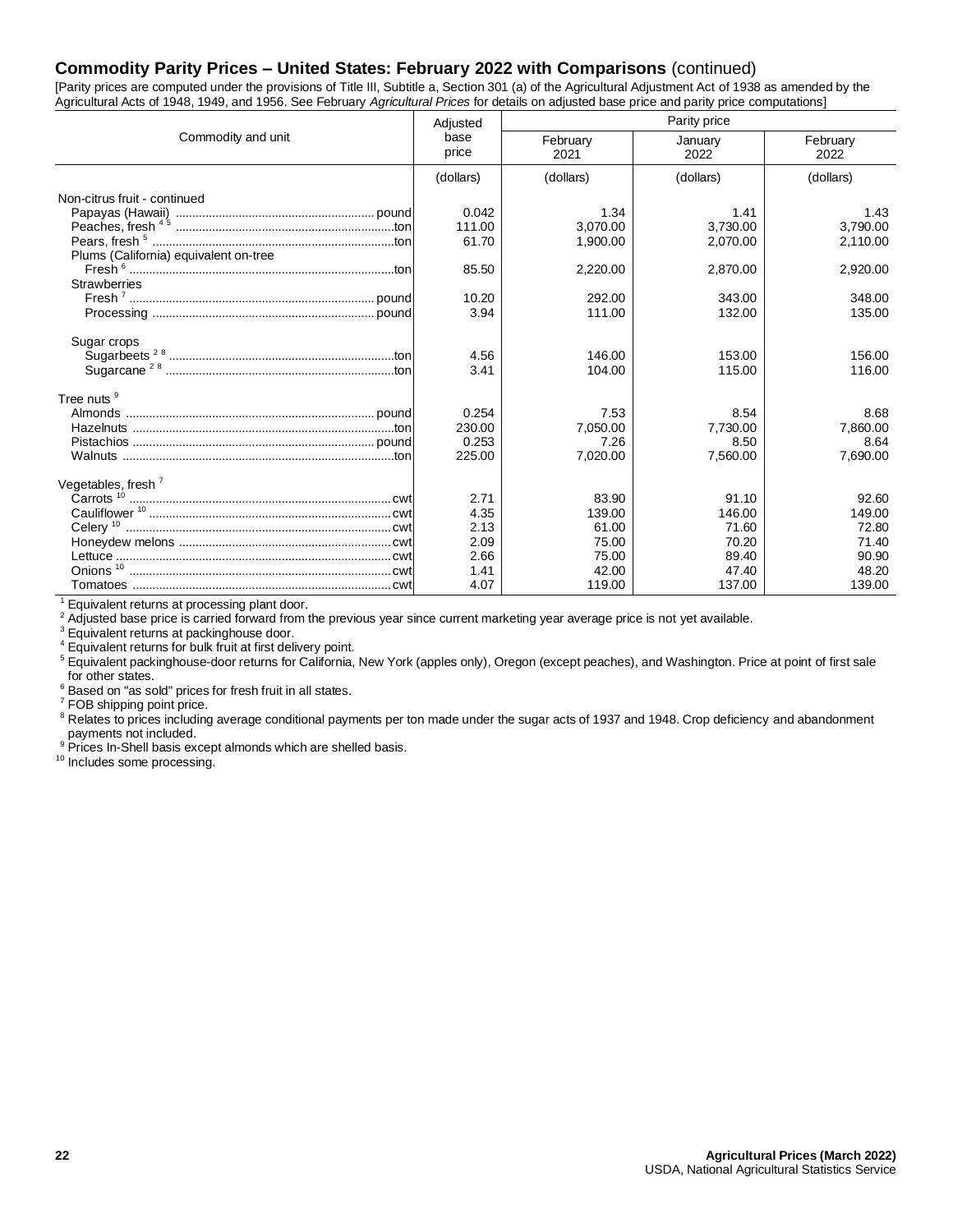## **Reliability of Prices Received Estimates**

**Definition:** Prices received represent sales from producers to first buyers. They include all grades and qualities. The average commodity price from the survey multiplied by the total quantity marketed theoretically should give the total cash receipts for the commodity.

**Survey procedures:** Primary sales data used to determine grain prices were obtained from probability samples of about 1,900 mills and elevators. These procedures ensure that virtually all grain moving into commercial channels has a chance of being included in the survey. Generally, States surveyed account for 90 percent or more of total United States production. Livestock prices are obtained from packers, stockyards, auctions, dealers, and market check data from AMS-USDA, private marketing organizations, and state commodity groups and agencies. Inter-farm sales of grain and livestock are not included since they represent very small percentages of the total sales. Grain marketed for seed is also excluded. Fruit and vegetable prices are obtained from sample surveys and market check data from AMS-USDA, private marketing organizations, state agencies, and universities.

**Summary and estimation procedures:** Survey quantities sold are expanded by strata to state levels and used to weight average strata prices to a state average. State prices are then weighted to a United States price based on expanded sales. Recommendations are prepared by the Regional Field Offices and reviewed by the Agricultural Statistics Board in Washington, D.C. State recommendations are reviewed for reasonableness with survey data, other States, and recent historic estimates.

**Revisions:** In general, revisions are made during annual commodity market year estimation time, following five-year Census revisions, or when later information is received. Revisions are published in monthly issues of *Agricultural Prices*.

**Reliability:** United States price estimates based on probability surveys generally have a sampling error of less than one percent for the major commodities such as corn, wheat, soybeans, cotton, and rice. Current methods of summarization for non-probability commodities are not designed directly to calculate sampling errors. However, analytical measures approximate the United States relative sampling errors at around five percent. Any non-sampling errors are attributed to such things as the inability to obtain correct information, differences in interpreting questions or definitions, mistakes in coding or processing the data, etc. Efforts are made at each step in the survey process to minimize these non-sampling errors.

**Program Changes**: After the Council on Food, Agricultural and Resource Economics (C-FARE) 2009 program review which included changes in farm production practices, plans were implemented to make necessary program improvements in the agricultural price program. The index group structure for prices received was modified to maintain a more universal structure and consistency with the required 1910-1914 series.

Modifications implemented January 2014 include the following: updated the current 1990-1992 base reference period to 2011; linked the 1910-1914 series to the updated base reference period, 2011; created index groups used universally by researchers, data users, and policymakers; and re-classified agricultural commodities into the index groups. Also, the modifications expanded the commodity coverage for vegetable, melon, non-citrus, and tree nuts; updated monthly market weights; and adjusted (normalized) current five year moving average cash receipts and farm input cost weights.

Modifications implemented January 2015 discontinued preliminary prices and replaced the annual average index with an annual index.

The February 2016 program update changed the rounding of the 2011 base period indexes to nearest tenth of a percent. The 1910-1914 base period indexes remain rounded to the nearest whole number.

See Price Program Links at end of this report for program change details.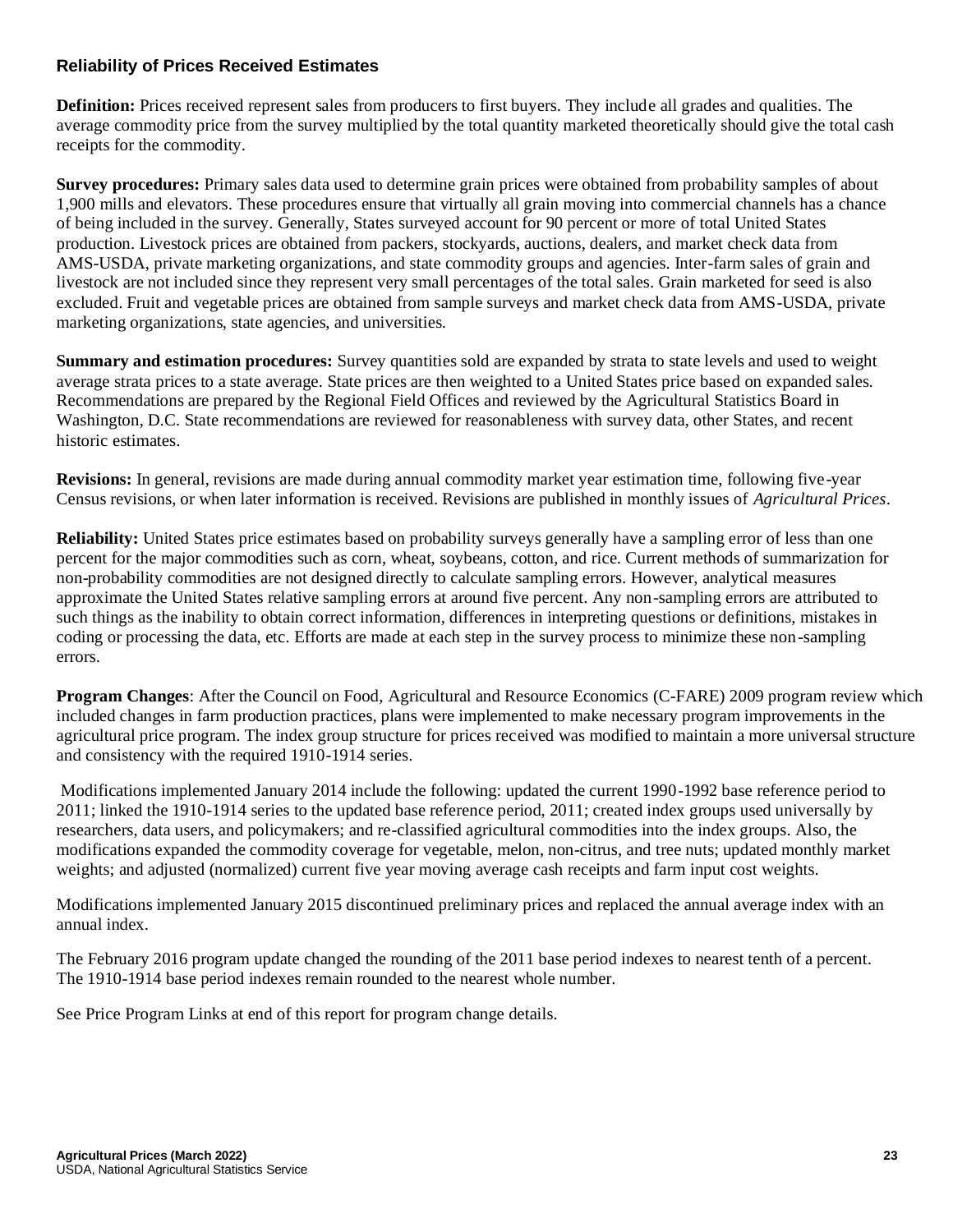## **February Prices Paid by Farmers**

The February Prices Paid Index for Commodities and Services, Interest, Taxes, and Farm Wage Rates (PPITW), at 126.2, is up 1.5 percent from January 2022 and 12 percent from February 2021.

**Production:** The February index, at 123.9, is up 2.1 percent from January and 16 percent from last year. Compared with last month, prices are higher for feeder pigs, nitrogen, complete feeds, and feed grains.

Feed: At 123.6, the February index increased 3.1 percent from January and 13 percent from last February. Since January, prices are higher for complete feeds, feed grains, supplements, concentrates, and hay & forages.

**Livestock and poultry:** The February index, at 125.3, increased 4.1 percent from January and 19 percent from last year. Since January, prices are higher for feeder pigs and feeder cattle. The February feeder cattle price, at \$166.00 per cwt, is up \$3.00 per cwt from January. The February feeder pigs price, at \$284.00 per cwt, is up \$58.00 per cwt from January.

**Fertilizer:** The index for February, at 114.5, is up 4.6 percent from January and 71 percent from February a year ago. Since January, prices are higher for nitrogen but unchanged for mixed fertilizer and potash & phosphate.

**Chemicals:** The February index, at 112.0, is unchanged from January but up 21 percent from last February.

**Fuels:** At 74.9, the February index is up 8.1 percent from January and 32 percent from February 2021. Compared with January, prices are higher for diesel, LP gas, and gasoline.

**Machinery:** The index for February, at 150.3, increased 3.4 percent from January and 22 percent from last February. Compared with last month, prices are higher for other machinery, tractors, and self-propelled machinery.

**Consumer Price Index:** The February 2022 Consumer Price Index for All Urban Consumers (CPI-U), as issued by the Bureau of Labor Statistics, increased 7.9 percent over the last 12 months to an index level of 283.716 (1982-1984=100). For the month, the index increased 0.9 percent prior to seasonal adjustment.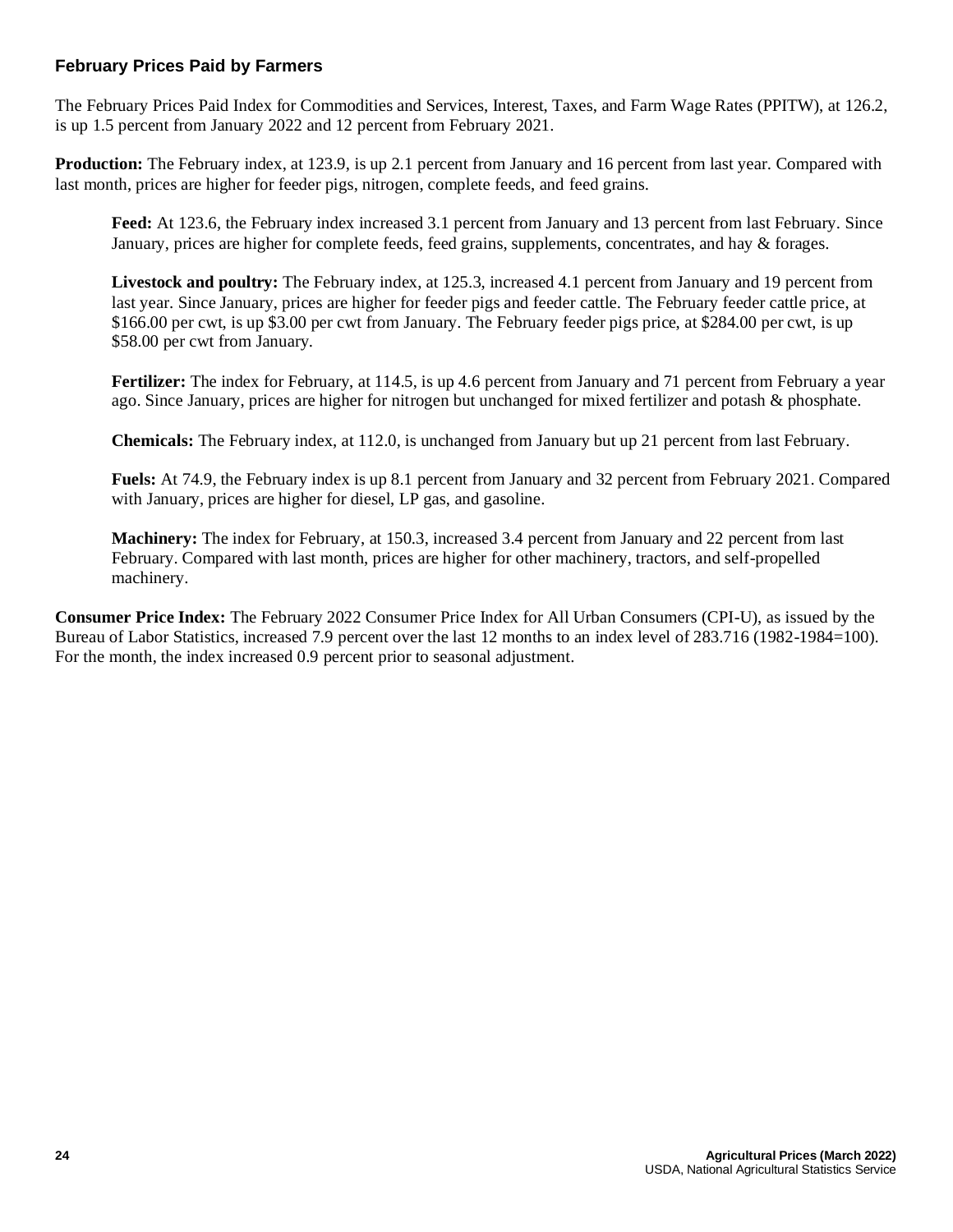# **Prices Paid Indexes and Related Parity Ratios – United States: February 2022 with Comparisons**

| Index Group                    |                  | 1910-1914 Base  |                  |                  | 2011 Base       |                  |
|--------------------------------|------------------|-----------------|------------------|------------------|-----------------|------------------|
| and<br>Ratios                  | February<br>2021 | January<br>2022 | February<br>2022 | February<br>2021 | January<br>2022 | February<br>2022 |
|                                | (percent)        | (percent)       | (percent)        | (percent)        | (percent)       | (percent)        |
| Prices paid by farmers for     |                  |                 |                  |                  |                 |                  |
| commodities, services,         |                  |                 |                  |                  |                 |                  |
| interest, taxes, and wage      |                  |                 |                  |                  |                 |                  |
|                                | 3037             | 3363            | 3416             | 112.2            | 124.3           | 126.2            |
|                                | 2232             | 2526            | 2578             | 107.2            | 121.3           | 123.9            |
|                                | 1201             | 1322            | 1362             | 109.0            | 119.9           | 123.6            |
| Livestock and poultry          | 2088             | 2377            | 2473             | 105.7            | 120.4           | 125.3            |
|                                | 3711             | 3718            | 3718             | 112.9            | 113.1           | 113.1            |
|                                | 807              | 1319            | 1379             | 67.0             | 109.5           | 114.5            |
|                                | 830              | 1006            | 1006             | 92.4             | 112.0           | 112.0            |
|                                | 1585             | 1939            | 2095             | 56.7             | 69.3            | 74.9             |
| Supplies and repairs           | 1399             | 1575            | 1592             | 118.6            | 133.5           | 134.9            |
|                                | 3316             | 3716            | 3726             | 107.9            | 120.9           | 121.2            |
|                                | 7554             | 8884            | 9188             | 123.6            | 145.4           | 150.3            |
|                                | 2993             | 3645            | 3696             | 128.7            | 156.7           | 158.9            |
| Services and rent              | 2499             | 2604            | 2612             | (NA)             | (NA)            | (NA)             |
|                                | (NA)             | (NA)            | (NA)             | 118.6            | 126.1           | 126.7            |
|                                | (NA)             | (NA)            | (NA)             | 116.1            | 116.9           | 116.9            |
|                                | 4063             | 4186            | 4186             | 111.4            | 114.8           | 114.8            |
|                                | 7719             | 8006            | 8006             | 130.0            | 134.9           | 134.9            |
|                                | 10373            | 10617           | 10617            | 144.9            | 148.3           | 148.3            |
| Family living-CPI <sup>3</sup> | 2498             | 2671            | 2695             | 116.9            | 125.0           | 126.2            |
| Production, interest, taxes,   |                  |                 |                  |                  |                 |                  |
| and wage rates (PITW)          | 3143             | 3500            | 3560             | 111.4            | 124.1           | 126.3            |
|                                | (NA)             | (NA)            | (NA)             | 85               | 90              | 95               |
|                                | 32               | 34              | 36               | (NA)             | (NA)            | (NA)             |
| PPITW adjusted for             | 34               | 35              | 37               | (NA)             | (NA)            | (NA)             |
|                                | 1791             | 1916            | 1926             | (NA)             | (NA)            | (NA)             |
|                                | (NA)             | (NA)            | (NA)             | 112.0            | 124.2           | 125.5            |
| Livestock sector (PPITW)       | (NA)             | (NA)            | (NA)             | 112.4            | 124.3           | 126.9            |
|                                | (NA)             | (NA)            | (NA)             | 108.6            | 118.9           | 122.3            |
| Non-farm sector (production)   | (NA)             | (NA)            | (NA)             | 106.3            | 122.9           | 124.9            |

[Revised historical price indexes for months not shown are available at www.nass.usda.gov]

(NA) Not available.

 $1$  Interest per acre on farm real estate debt and interest rate on farm non-real estate debt.

 $2$  Farm real estate taxes payable per acre.

<sup>3</sup> Bureau of Labor Statistics, Consumer Price Index for all urban consumers (CPI-U), converted by the USDA.

<sup>4</sup> Ratio of index of prices received to PPITW (1910-1914=100).

<sup>5</sup> Based on estimated cash receipts, from marketings and government payments, the preliminary adjustment factor is updated annually.

 $6$  PPITW is adjusted based on productivity trend for the prior 15 years.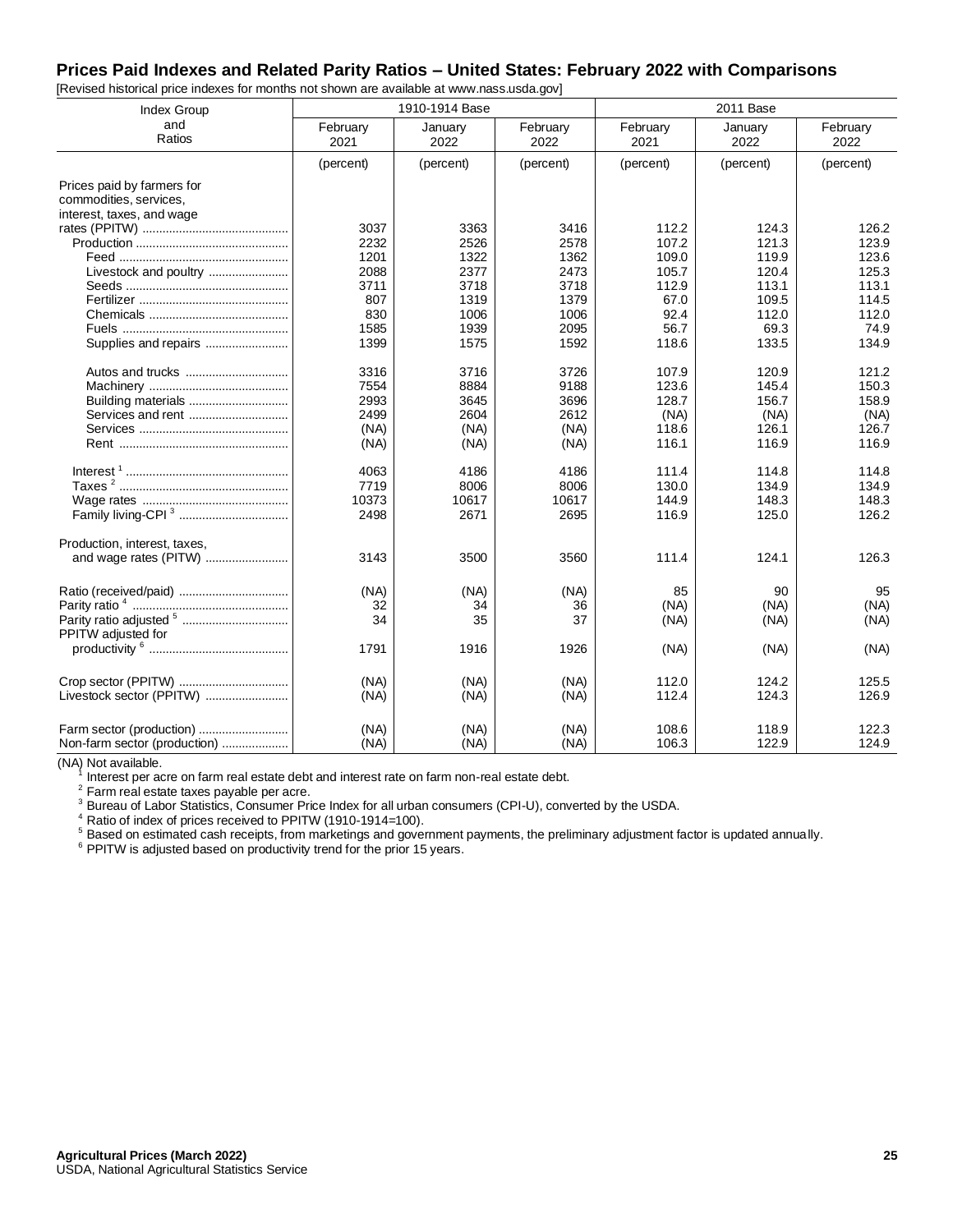# **Prices Paid Indexes and Annual Weights for Input Components and Sub-components – United States: February 2022 with Comparisons**

[Revised historical price indexes for months not shown are available at www.nass.usda.gov. Relative weights are five year moving averages]

|                    | Relative weights |           | Indexes (2011=100) |                 |                  |  |
|--------------------|------------------|-----------|--------------------|-----------------|------------------|--|
| <b>Index Group</b> | 2021             | 2022      | February<br>2021   | January<br>2022 | February<br>2022 |  |
|                    | (percent)        | (percent) | (percent)          | (percent)       | (percent)        |  |
|                    | 72.8             | 72.5      | 107.2              | 121.3           | 123.9            |  |
|                    | 13.8             | 13.6      | 109.0              | 119.9           | 123.6            |  |
|                    | 2.0              | 1.9       | 83.1               | 95.8            | 104.4            |  |
|                    | 6.7              | 6.7       | 113.1              | 124.6           | 127.9            |  |
|                    | 1.7              | 1.7       | 104.7              | 120.4           | 122.1            |  |
|                    | 2.2              | 2.2       | 120.0              | 118.1           | 119.6            |  |
|                    | 1.2              | 1.1       | 115.2              | 136.7           | 140.8            |  |
|                    | 9.5              | 9.6       | 105.7              | 120.4           | 125.3            |  |
|                    | 7.4              | 7.5       | 102.8              | 119.2           | 121.2            |  |
|                    |                  |           |                    | 161.4           |                  |  |
|                    | 0.8              | 0.8       | 138.6              |                 | 202.9<br>97.2    |  |
|                    | 0.8              | 0.8       | 95.8               | 97.2            |                  |  |
|                    | 0.6              | 0.6       | 113.1              | 113.1           | 113.1            |  |
|                    | 5.0              | 5.1       | 112.9              | 113.1           | 113.1            |  |
|                    | 4.6              | 4.6       | 111.6              | 112.4           | 112.4            |  |
|                    | 0.5              | 0.5       | 125.4              | 119.8           | 119.8            |  |
|                    | 5.4              | 5.5       | 67.0               | 109.5           | 114.5            |  |
|                    | 2.4              | 2.4       | 65.8               | 86.1            | 86.1             |  |
|                    | 2.3              | 2.3       | 69.5               | 136.2           | 148.0            |  |
|                    | 0.8              | 0.8       | 63.6               | 103.3           | 103.3            |  |
|                    | 3.6              | 3.6       | 92.4               | 112.0           | 112.0            |  |
|                    | 2.2              | 2.3       | 93.4               | 113.2           | 113.2            |  |
|                    | 0.8              | 0.8       | 89.9               | 109.4           | 109.4            |  |
|                    | 0.5              | 0.5       | 91.9               | 111.2           | 111.2            |  |
|                    | 3.3              | 2.7       | 56.7               | 69.3            | 74.9             |  |
|                    | 2.0              | 1.7       | 49.2               | 62.0            | 67.1             |  |
|                    | 0.7              | 0.6       | 55.1               | 70.1            | 74.2             |  |
|                    | 0.5              | 0.5       | 86.2               | 95.4            | 104.7            |  |
|                    | 4.5              | 4.5       | 118.6              | 133.5           | 134.9            |  |
|                    | 1.5              | 1.5       | 120.2              | 134.6           | 136.9            |  |
|                    | 3.0              | 3.0       | 117.8              | 133.0           | 133.9            |  |
|                    | 1.1              | 1.2       | 107.9              | 120.9           | 121.2            |  |
|                    | 0.1              | 0.2       | 102.7              | 114.7           | 115.1            |  |
|                    | 1.0              | 1.0       | 108.7              | 121.8           | 122.1            |  |
|                    | 4.3              | 4.3       | 123.6              | 145.4           | 150.3            |  |
|                    | 0.9              | 0.9       | 113.0              | 132.5           | 136.9            |  |
|                    | 1.7              | 1.7       | 121.8              | 132.3           | 134.5            |  |
|                    | 1.6              | 1.6       | 131.7              | 166.6           | 174.9            |  |
|                    | 3.7              | 3.6       | 128.7              | 156.7           | 158.9            |  |
|                    | 11.8             | 11.7      | 118.6              | 126.1           | 126.7            |  |
|                    | 1.2              | 1.2       | 114.7              | 114.7           | 114.7            |  |
|                    | 10.6             | 10.5      | 119.0              | 127.4           | 128.1            |  |
|                    | 6.8              | 7.0       | 116.1              | 116.9           | 116.9            |  |
|                    | 3.6              | 3.8       | 124.5              | 125.9           | 125.9            |  |
|                    | 3.1              | 3.2       | 106.5              | 106.5           | 106.5            |  |
|                    |                  |           |                    |                 |                  |  |
|                    | 2.5              | 2.2       | 111.4              | 114.8           | 114.8            |  |
|                    | 3.1              | 3.2       | 130.0              | 134.9           | 134.9            |  |
|                    | 7.5              | 7.8       | 144.9              | 148.3           | 148.3            |  |
|                    | 14.1             | 14.3      | 116.9              | 125.0           | 126.2            |  |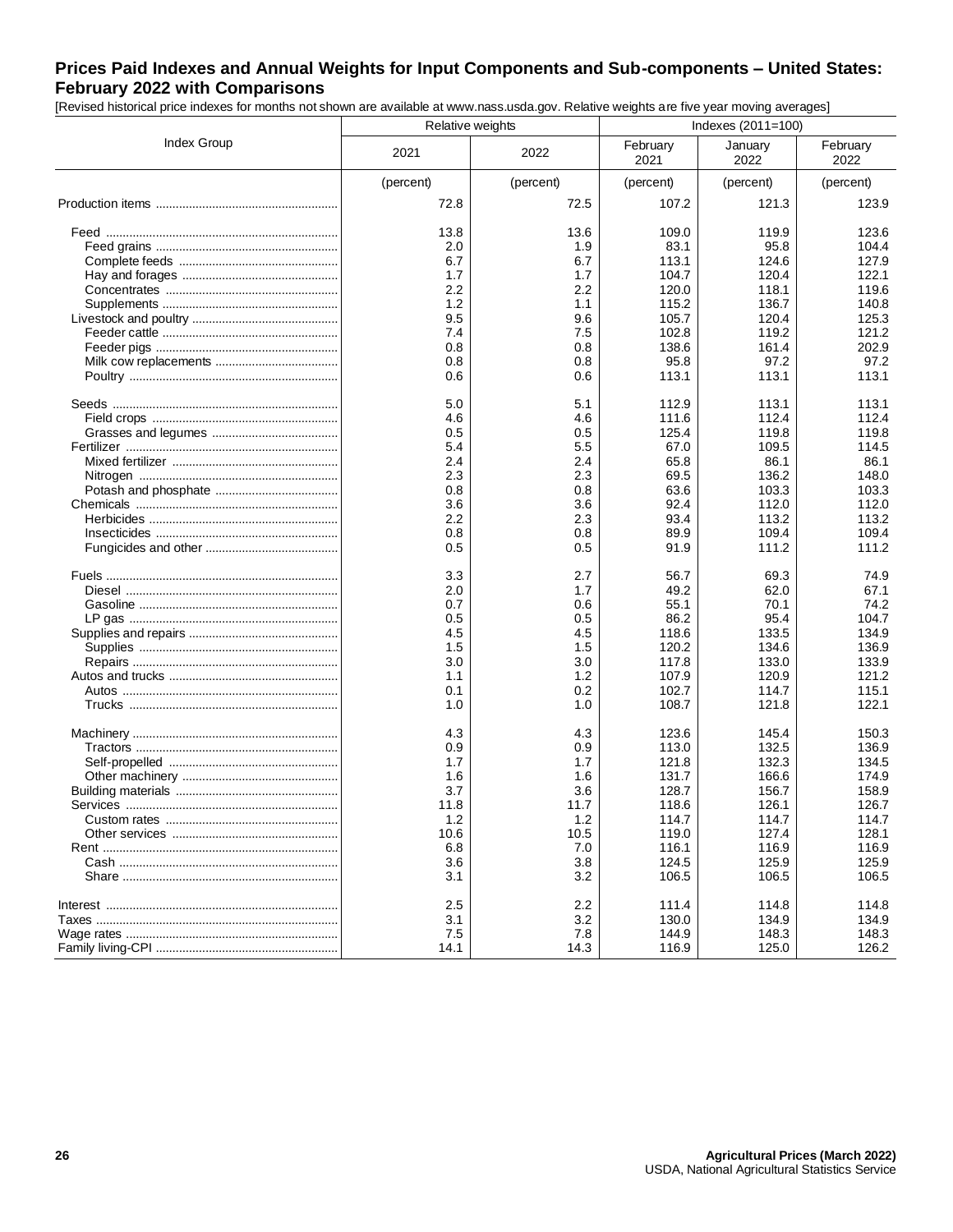## **Feed Price Ratios – United States: February 2022 with Comparisons**

| Feed price ratio                                                                         | February 2021 | January 2022 | February 2022 |
|------------------------------------------------------------------------------------------|---------------|--------------|---------------|
| Broiler-feed: pounds of broiler grower feed equal                                        | 3.2           | 5.3          | 4.5           |
| Market egg feed: pounds of laying feed equal in                                          | 6.3           | 9.8          | 8.4           |
| Hog-corn: bushels of corn equal in value to                                              | 11.9          | 10.6         | 11.2          |
| Milk-feed: pounds of 16% mixed dairy feed equal<br>in value to 1 pound of whole milk 4   | 1.80          | 2.18         | 2.07          |
| Steer & heifer-corn: bushels of corn equal<br>in value to 100 pounds of steer & heifers. | 24.2          | 25.0         | 23.1          |
| Turkey-feed: pounds of turkey grower equal in                                            | 6.0           | 6.2          | 5.7           |

<sup>1</sup> Effective January 1995, prices of commercial prepared feeds are based on current United States prices received for corn, soybeans, alfalfa hay, and all wheat.

2 The price of commercial prepared broiler feed is based on current United States prices received for corn and soybeans. The modeled feed uses 58 percent corn and 42 percent soybeans.<br><sup>3</sup> The price of correction

<sup>3</sup> The price of commercial prepared layer feed is based on current United States prices received for corn and soybeans. The modeled feed uses 75 percent corn and 25 percent soybeans.

<sup>4</sup> The price of commercial prepared dairy feed is based on current United States prices received for corn, soybeans, and alfalfa. The modeled feed uses 51 percent corn, 8 percent soybeans, and 41 percent alfalfa.

<sup>5</sup> The price of commercial prepared turkey feed is based on current United States prices received for corn, soybeans, and wheat. The modeled feed uses 51 percent corn, 28 percent soybeans, and 21 percent wheat.

#### **Prices Received Used to Calculate Feed Price Ratios – United States: February 2022 with Comparisons**

[Price data source for livestock and poultry commodities is United States Department of Agriculture's Agriculture Marketing Service]

| Item | February 2021 | January 2022 | February 2022 |  |
|------|---------------|--------------|---------------|--|
|      | (dollars)     | (dollars)    | (dollars)     |  |
|      | 0.438         | 0.790        | 0.747         |  |
|      | 0.735         | 1.26         | 1.21          |  |
|      | 56.40         | 58.80        | 68.60         |  |
|      | 17.10         | 24.20        | 24.70         |  |
|      | 115.00        | 139.00       | 141.00        |  |
|      | 0.737         | 0.867        | 0.898         |  |
|      | 4.75          | 5.57         | 6.10          |  |
|      | 171.00        | 211.00       | 214.00        |  |
|      | 12.70         | 12.90        | 14.80         |  |
|      | 5.83          | 8.48         | 9.17          |  |

#### **Prices Paid for Feeder Livestock – United States: February 2022 with Comparisons**

[Price data source is United States Department of Agriculture's Agriculture Marketing Service]

| Item | February 2021    | January 2022     | February 2022    |  |
|------|------------------|------------------|------------------|--|
|      | (dollars)        | (dollars)        | (dollars)        |  |
| cwt  | 141.00<br>194.00 | 163.00<br>226.00 | 166.00<br>284.00 |  |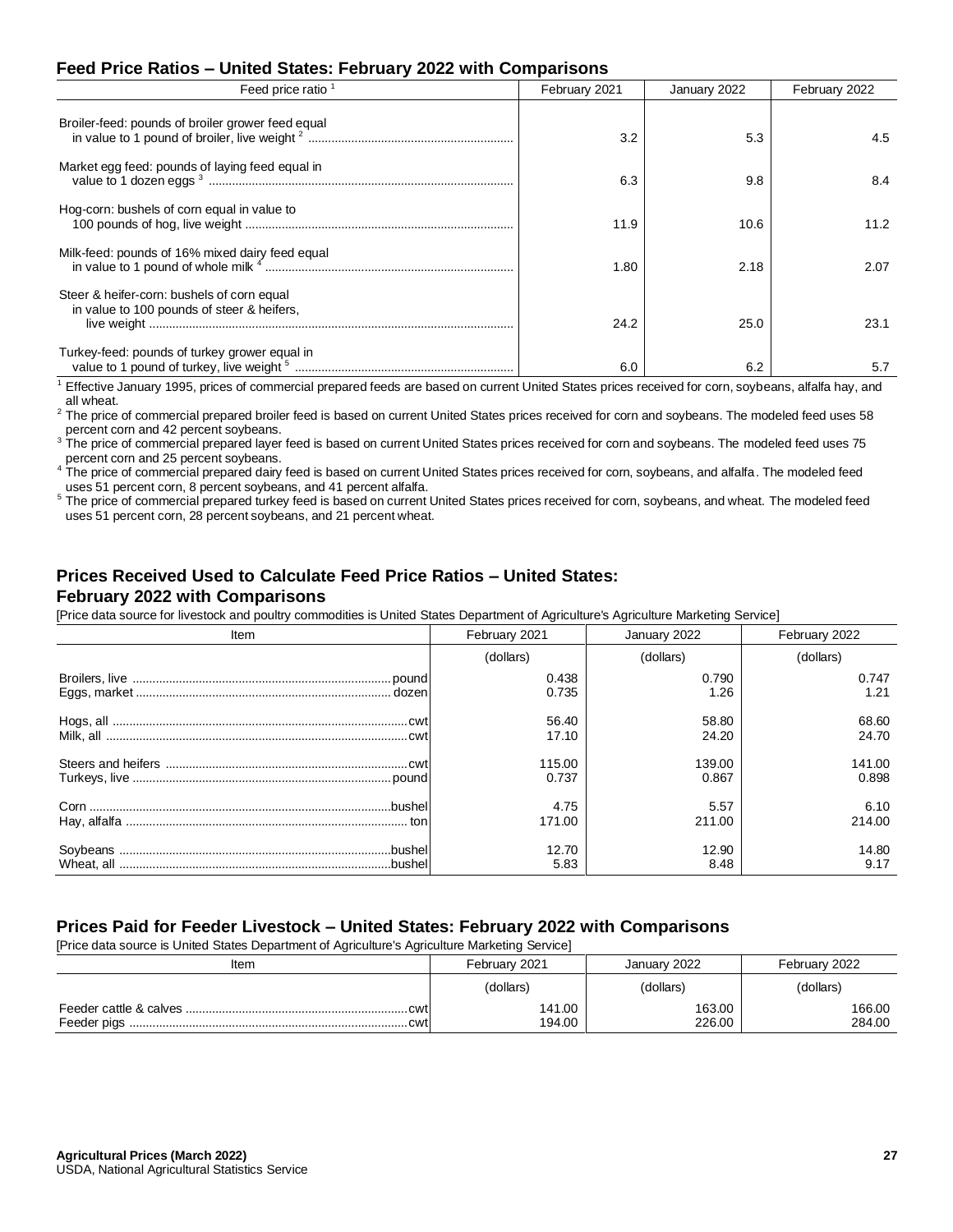# **Reliability of Prices Paid Estimates**

**Definition:** Prices paid by farmers represent the average costs of inputs purchased by farmers and ranchers to produce agricultural commodities. Conceptually, the average price when multiplied by quantity purchased should equal total producer expenditures for the item.

**Survey procedures:** The prices paid data are obtained from establishments that sell goods and services to farmers and ranchers. Annually, about 8,500 firms are randomly selected from lists by type of item sold with an average response rate in the range of 75-80 percent. Firms are asked to report the price for the specified item "most commonly bought by farmers" or that was the "volume seller". Approximately 135 items are surveyed each March to represent all production input items purchased. The survey reference period for most items is the five business days centered at the 15th of the month. Separate prices paid surveys are conducted for agricultural chemicals, fuels, feed, fertilizer, machinery, and seed.

**Summary and estimation procedures:** The annual March Prices Paid Survey is summarized as a non-probability survey. Average prices reported are aggregated to the region and United States level using weights available from expenditure data and other administrative sources. Price recommendations are prepared by the Regional Field Offices and Headquarters for review by the Agricultural Statistics Board in Washington, D.C. Also, the change in price level for individual items surveyed are combined to the regional and United States levels, and are published as prices paid indexes referenced to a specific base period. Prices paid indexes for new autos and trucks, building materials, farm supplies, motor supplies, and marketing containers are updated based on price changes measured in selected Bureau of Labor Statistics (BLS) indexes.

**Revisions:** Any revisions are published in the monthly and in annual issues of Agricultural Prices. The basis for revision must be supported by additional data that directly affect the level of the estimate. More revisions are likely for March when separate prices paid surveys are conducted, in lieu of BLS indexes, by the USDA to measure price change.

**Reliability:** Current methods of summarization for the March data are not designed directly to calculate sampling errors. However, analytical measures approximate the United States relative sampling errors for major items around 10 percent. Any non-sampling errors are attributed to such things as the inability to obtain correct information, differences in interpreting questions or definitions, mistakes in coding or processing the data, etc. Efforts are made at each step in the survey process to minimize these non-sampling errors.

**Program change:** Effective January 2014, the National Agricultural Statistics Service modified the five-year moving weights and updated the base reference period. In January 2015, publication of preliminary prices was suspended, and the annual average index was replaced by an annual index.

As of January 2014, the 1990-1992 base reference period was updated to 2011. Five-year moving average weights are adjusted (normalized) to minimize the effects of price changes. The 1910-1914=100 price indexes, required by statute for computing parity prices, were linked forward based on the changes in the new 2011=100 indexes. The new indexes were constructed by multiplying the ratios of the current prices to the base period prices by the moving average weights.

Modifications implemented January 2015 discontinued preliminary prices and replaced the annual average index with an annual index.

The April 2015 program update discontinued publication of the annual March survey prices paid data.

The February 2016 program update changed the rounding of the 2011 base period indexes to nearest tenth of a percent. The 1910-1914 base period indexes remain rounded to the nearest whole number.

See Price Program Links at end of this report for program change details.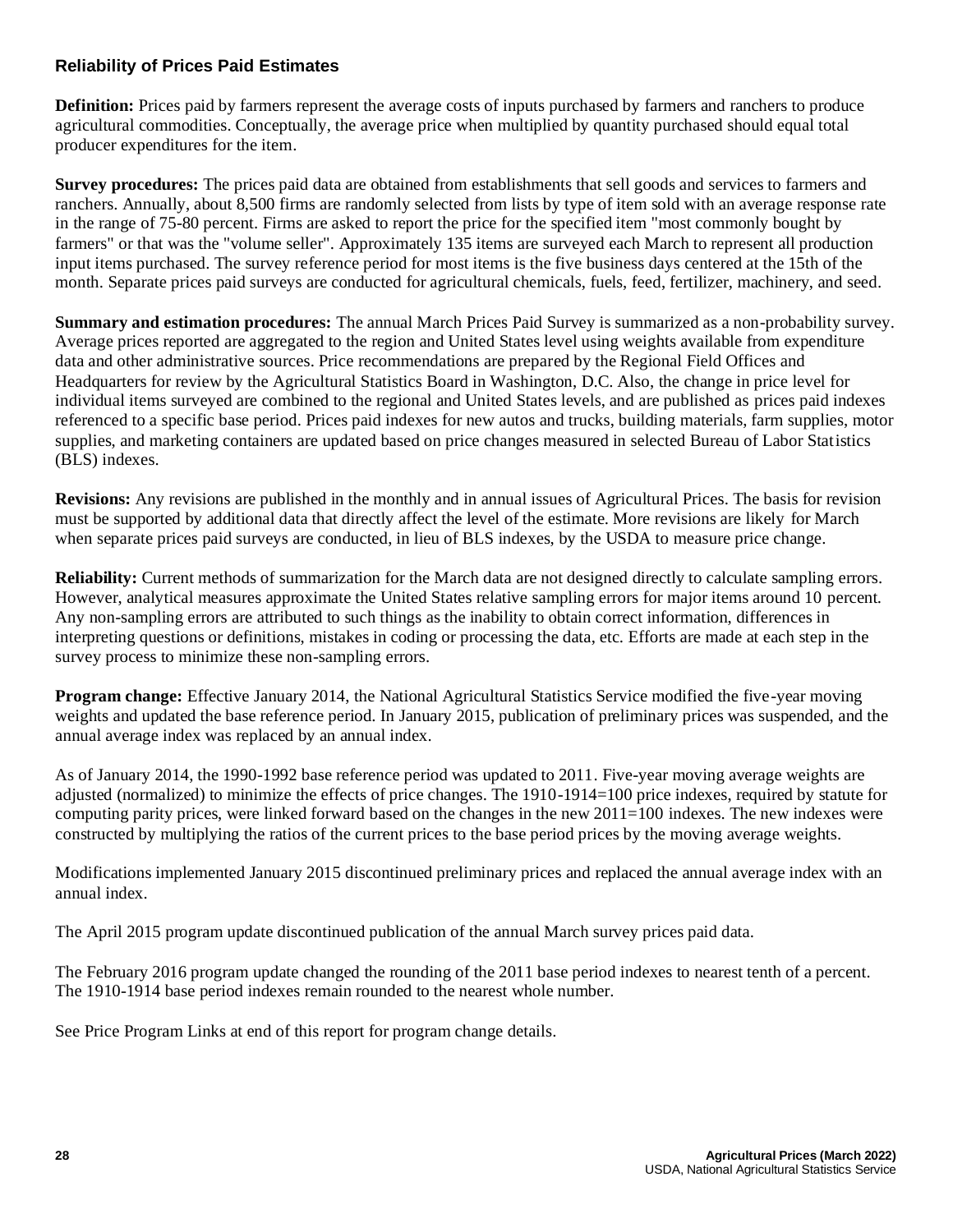# **Information Contacts**

| <b>General</b>                                                                                                                                                                                       |  |
|------------------------------------------------------------------------------------------------------------------------------------------------------------------------------------------------------|--|
| <b>Crop Prices Received</b>                                                                                                                                                                          |  |
|                                                                                                                                                                                                      |  |
|                                                                                                                                                                                                      |  |
|                                                                                                                                                                                                      |  |
|                                                                                                                                                                                                      |  |
|                                                                                                                                                                                                      |  |
|                                                                                                                                                                                                      |  |
|                                                                                                                                                                                                      |  |
|                                                                                                                                                                                                      |  |
|                                                                                                                                                                                                      |  |
| Fleming Gibson - Blueberries, Cranberries, Cucumbers, Pistachios, Potatoes, Pumpkins,                                                                                                                |  |
|                                                                                                                                                                                                      |  |
| Deonne Holiday - Almonds, Apples, Asparagus, Carrots, Coffee, Onions                                                                                                                                 |  |
|                                                                                                                                                                                                      |  |
| Robert Little - Apricots, Dry Beans, Lettuce, Macadamia, Maple Syrup,                                                                                                                                |  |
|                                                                                                                                                                                                      |  |
| Krishna Rizal - Artichokes, Cauliflower, Celery, Garlic, Grapefruit, Hazelnuts,                                                                                                                      |  |
| Kiwifruit, Lemons, Mandarins and Tangerines, Mint, Mushrooms, Olives, Oranges (202) 720-5412                                                                                                         |  |
| Antonio Torres - Cantaloupes, Dry Edible Peas, Green Peas, Honeydews, Lentils,                                                                                                                       |  |
|                                                                                                                                                                                                      |  |
| Chris Wallace - Avocados, Bell Peppers, Broccoli, Cabbage, Chickpeas,                                                                                                                                |  |
|                                                                                                                                                                                                      |  |
|                                                                                                                                                                                                      |  |
| <b>Livestock Prices Received</b>                                                                                                                                                                     |  |
|                                                                                                                                                                                                      |  |
|                                                                                                                                                                                                      |  |
|                                                                                                                                                                                                      |  |
|                                                                                                                                                                                                      |  |
|                                                                                                                                                                                                      |  |
|                                                                                                                                                                                                      |  |
|                                                                                                                                                                                                      |  |
|                                                                                                                                                                                                      |  |
|                                                                                                                                                                                                      |  |
|                                                                                                                                                                                                      |  |
|                                                                                                                                                                                                      |  |
|                                                                                                                                                                                                      |  |
| <b>Indexes, Prices Paid, and Parity Prices</b>                                                                                                                                                       |  |
|                                                                                                                                                                                                      |  |
|                                                                                                                                                                                                      |  |
|                                                                                                                                                                                                      |  |
|                                                                                                                                                                                                      |  |
| Max Reason - Prices Received Indexes, Parity Prices, Prices Paid Indexes, Prices Paid for Feed,<br>Fertilizer, Chemicals, Seeds, Fuels, Farm Supplies and Repairs, Farm Machinery, Feeder Livestock, |  |
|                                                                                                                                                                                                      |  |
|                                                                                                                                                                                                      |  |